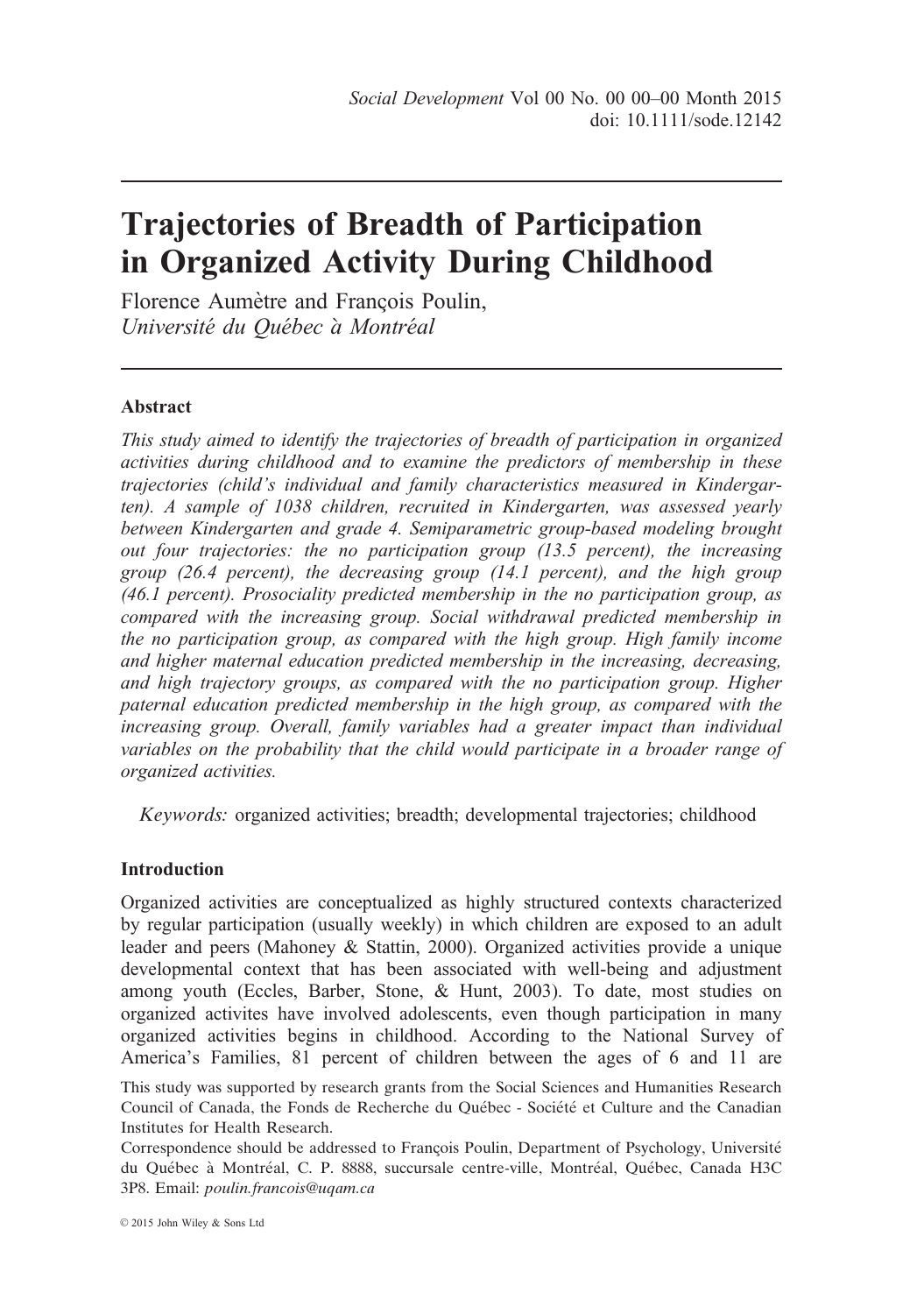involved in at least one organized activity (Ehrle & Moore, 1999). In Quebec, 28 percent of 6-year-old children participate in an organized sport (e.g., soccer, swimming) and 35 percent participate in an organized physical activity (e.g., dance, circus arts), at least one time per week (Institut de la Statistique du Québec [ISQ], 2007). In order to link the few existing studies involving children with those involving adolescents, it is important to examine how participation in organized activities evolves during childhood. Moreover, the recent literature highlights the importance of considering the breadth of children's participation (Farb & Matjasko, 2012). This study, thus, examines the trajectories of breadth of participation in organized activities between Kindergarten and grade 4 and the predictors of membership in such trajectories.

Participation in organized activities is a multi-dimensional construct. The main organisational dimensions of participation include intensity (time devoted to the activity; typically number of hours per week), duration (number of months or years of participation in the activity) and breadth (number of different types of activities participated in; Bohnert, Fredricks, & Randall, 2010). Studies involving adolescents suggest that breadth is a particularly significant dimension of participation (Rose-Krasnor, Busseri, Willoughby, & Chalmers, 2006). The following types of activities have often been identified in studies examining the breadth of participation in organized activities: (1) individual sports (e.g., swimming), (2) team sports (e.g., soccer), (3) artistic activities (e.g., music, theater), (4) clubs and organizations (e.g., scouts), (5) religious activities (e.g., catechism), and (6) educational activities (e.g., language classes) (Allhusen et al., 2004; Bohnert et al., 2010; Eccles et al., 2003). To illustrate the calculation of breadth, if a child were participating in three different team sport activities every week, her breadth would be 1. In contrast, if another child was practicing a team sport and piano lessons, her breadth would be 2.

From a theoretical perspective, involvement in a broad range of activities during childhood is thought to allow children to practice a wider repertoire of abilities and explore the various facets of their self-concept (academic self-concept, social selfconcept, athletic self-concept) (Fredricks & Eccles, 2006; Marsh, 1990). For this reason, the dimension of breadth is more interesting than the number of activities in which one participates. On an empirical level, studies among adolescents have shown that participating in a broader range of activities is associated with fewer externalizing and internalizing problems, as well as better school grades (Bartko & Eccles, 2003; Denault & Poulin, 2009; Feldman & Matjasko, 2005; Fredricks & Eccles, 2006). However, to date, breadth of participation has rarely been considered in studies involving children. Childhood and adolescence represent distinct developmental periods, therefore, it cannot be assumed that the results obtained in adolescence will apply to childhood. It could be particularly relevant to study breadth of participation in the early grades of elementary school because these years are a period of exploration during which children are exposed to new environments (microsystems) outside of the family (Bronfenbrenner, 1979).

## Changes in Breadth of Participation in Organized Activities

The number of different types of organized activities that children participate in tends to be limited during early childhood but increases during the elementary school years (5–12 years old) (Simpkins, Ripke, Huston, & Eccles, 2005). However, it is plausible that the breadth of children's participation evolves differently from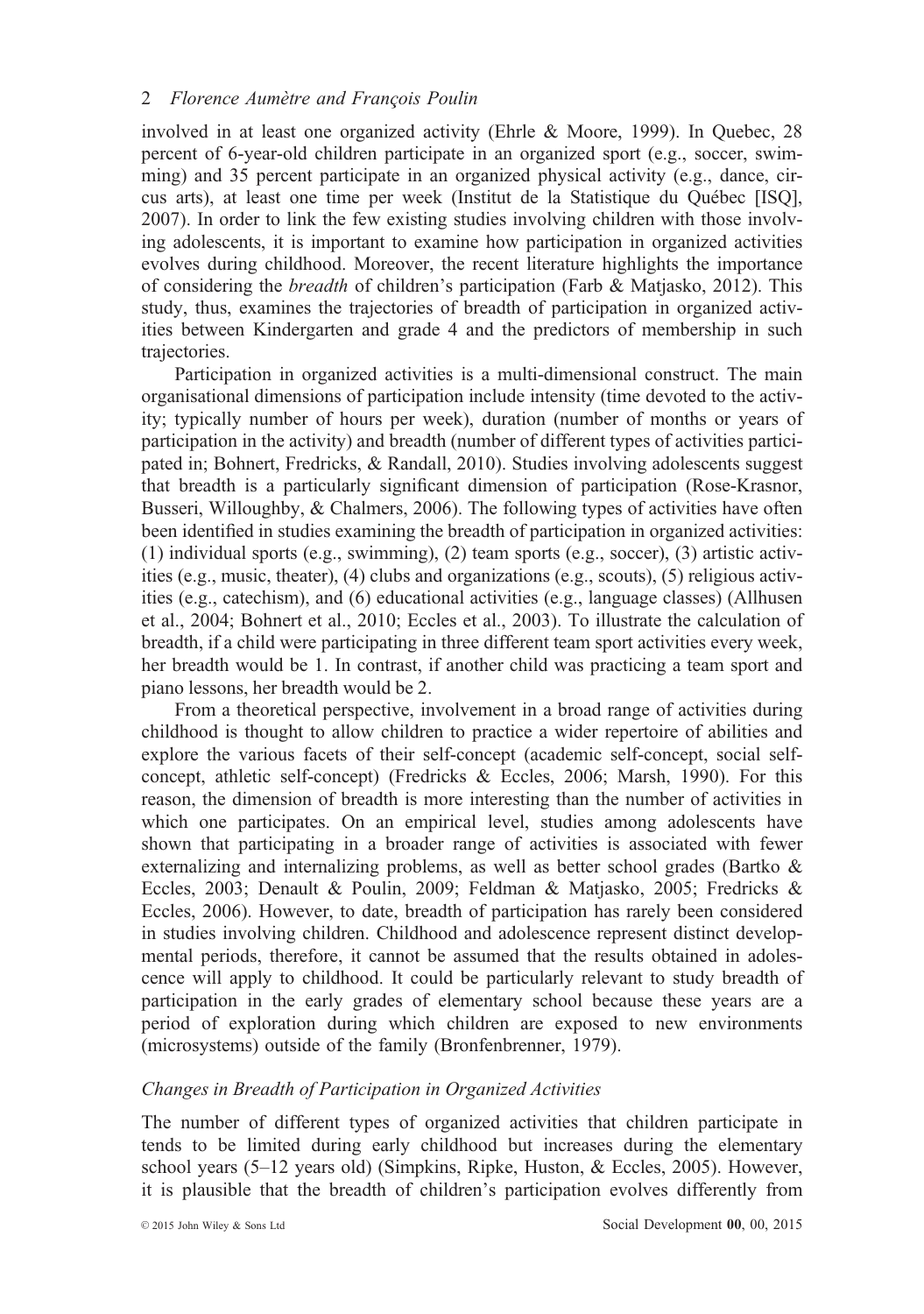one child to another. This hypothesis is based on the results of a longitudinal study conducted in the United States by Mata and Van Dulmen (2012) in which the intensity of participation in organized activities was measured yearly from Kindergarten to grade 5. Using group-based modeling, these authors identified five trajectories: (1) stable low (52.7 percent), (2) decreasing moderate (15.2 percent), (3) decreasing low (14.4 percent), (4) increasing moderate (13.5 percent), (5) increasing high (4.2 percent). Although Mata and Van Dulmen's study focused on the intensity of participation, their results clearly show a significant heterogeneity in the way children's participation in organized activities evolved during these years. That being said, breadth of participation would not necessarly follow the same trajectories as intensity of participation. For instance, in adolescence, a longitudinal study showed that breadth evolves differently than intensity (Denault & Poulin, 2009). However, one cannot assume that breadth of participation during childhood, and how it evolves, is similar to what is observed during adolescence. The context surounding organized activities is very different for these two developmental periods. In adolescence, participation in organized activities is mostly on a voluntary basis, whereas in childhood, parents play a greater role in the decision of joining an organized activity (Fletcher, Nickerson, & Wright, 2003). In addition, adolescents have a wider range of opportunities in terms of choice of activities than do children (Fletcher et al., 2003). Accordingly, examining trajectories of breadth of participation during childhood is required.

## Predictors of Participation in Organized Activities

Several individual and family factors are likely to predict breadth of participation in organized activities. The child's gender is a first individual variable to consider. Girls spend more time in organized activities during childhood than boys (Mata & Van Dulmen, 2012) and also participate in a broader range of organized activities during adolescence (Feldman & Matjasko, 2005; Fredricks & Eccles, 2006). Involvement in organized activities also appears to depend on the parents' perception of their child's social skills. In particular, children who are perceived by their parents as being prosocial appear to gain access more easily to organized sports (Anderssen & Wold, 1992). It has also been found that children who participate in organized sports are perceived as being less shy and withdrawn by their physical education teachers (McHale et al., 2005). Moreover, Findlay and Coplan (2008) found shyness to be negatively associated with sport participation in middle childhood. Finally, Mata and Van Dulmen (2012) found that children with higher levels of aggression spend more time in organized activities than children with lower levels of aggression. These authors suggest that parents of aggressive children may see organized activities (especially sports) as an opportunity for their children to channel their aggression in a socially acceptable way. In short, some individual characteristics may favor or limit children's involvement in a broader range of organized activities.

With regard to family variables, it has been found that children from middleand high-income families, with higher educated parents, and from intact families are more likely to participate in organized activities (Allhusen et al., 2004; Hofferth & Sandberg, 2001; Mata & Van Dulmen, 2012; Smith, 2002). These results appear to be attributed to the cost of organized activities and the transportation required (Fletcher et al., 2003; Hofferth & Sandberg, 2001). Furthermore, it is possible that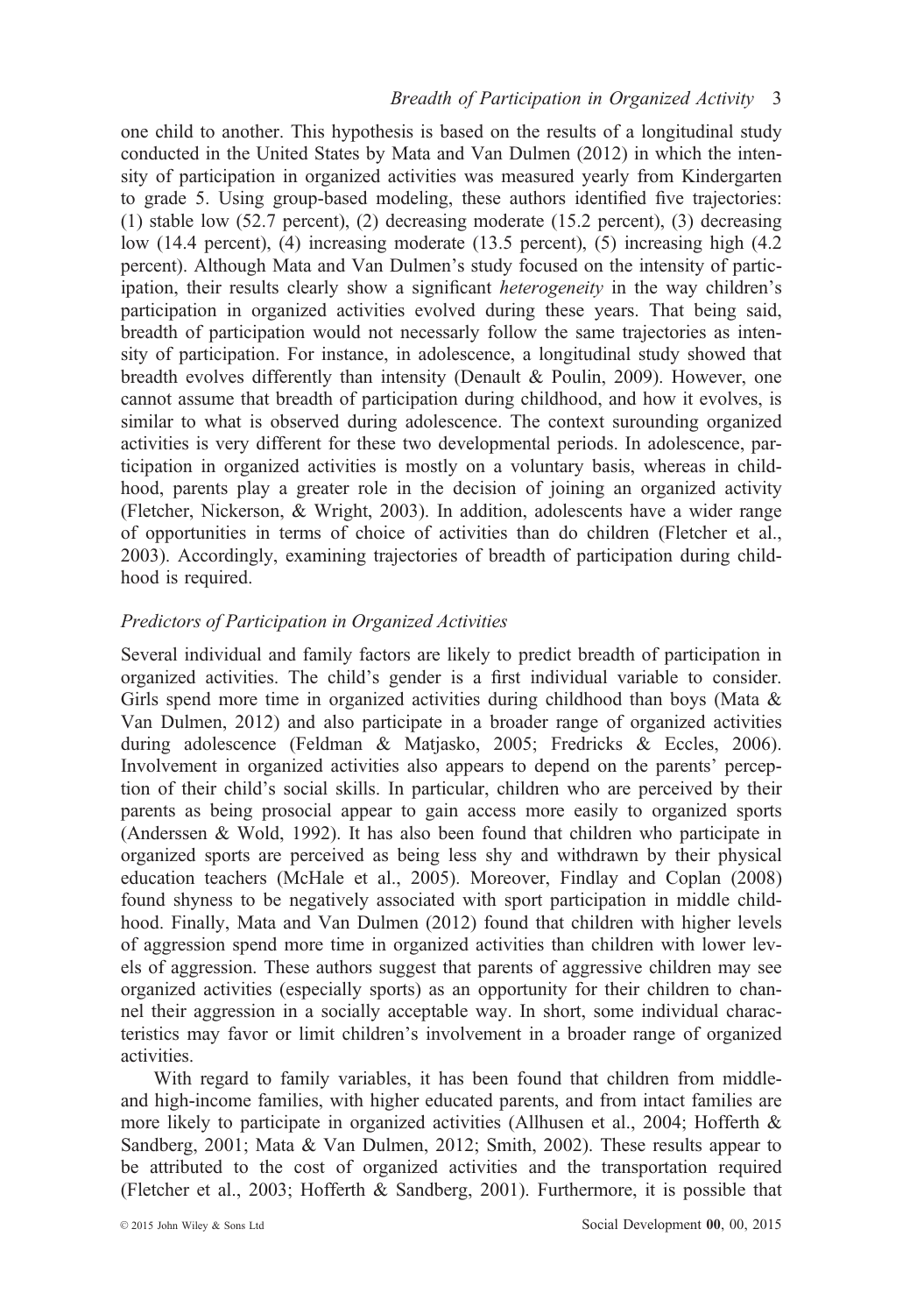these same variables also predict breadth of participation in organized activities during childhood. The greater the resources available to families, the more likely the children will be able to participate in a broader range of activities.

## The Present Study

The first goal of this study was to identify the trajectories of breadth of participation in organized activities among children, from Kindergarten to grade 4, through five yearly assessments. It was expected that the sample would break down into three subgroups belonging to different breadth of participation trajectories: a group of children whose breadth of participation would be low or nil from Kindergarten to grade 4, a group of children whose breadth of participation would increase steadily over this period, and a group of children whose breadth of participation would be continually high. This hypothesis was based on studies by Mahoney, Harris and Eccles (2006) and Mata and Van Dulmen (2012), who found that some children participated little or not at all in organized activities, whereas the participation of other children increased during childhood, and still other children actively participated in organized activities throughout their childhood.

The second goal was to identify the variables that predicted membership in the different breadth of participation trajectories. The children's individual characteristics (gender, prosociality, social withdrawal, and aggression) and family characteristics (family income, parental education, and family structure) were examined. Regarding the child variables, it was hypothesized that prosocial and aggressive children (both girls and boys) would be found in greater numbers in the trajectories showing greater breadth of participation. Moreover, girls are expected to participate in a wider range of organized activities than boys. In contrast, it was expected that socially withdrawn children would be found in greater numbers in the lower breadth trajectories. Regarding family variables, an intact family structure, higher family income and higher parental education were expected to be associated with the higher breadth trajectories.

# Method

## Participants

The participants in this longitudinal study came from 250 Kindergarten classes, in 40 elementary schools in a Canadian city with a population of 500 000. The children in this sample were originally recruited as part of a broader research project assessing the impact of a program aimed at preventing violence and school dropout. The study design required recruiting between three to six children per class. Parental authorization was obtained for all of these children. Three cohorts, recruited over three consecutive years (2002, 2003, 2004), were combined to make up the sample of 1038 children used in this study  $(62 \text{ percent boys}; \text{mean age} = 65.2 \text{ months},$  $SD = 3.7$ ). In Kindergarten, 72 percent of these children lived in intact two-parent families. The average gross family income was \$60 900 per year. Approximately 7 percent of families had an annual income below \$20 000 and 18 percent of families had annual incomes greater than \$100 000. Also, most of the families were of Canadian origin (85.5 percent) and all were French-speaking. Otherwise, 1.8 percent of participants were born in Asia, 1.0 percent in North or South America, 1.0 percent in Europe, and .3 percent in Africa. Finally, for about 10 percent of the participants, the native country was not available.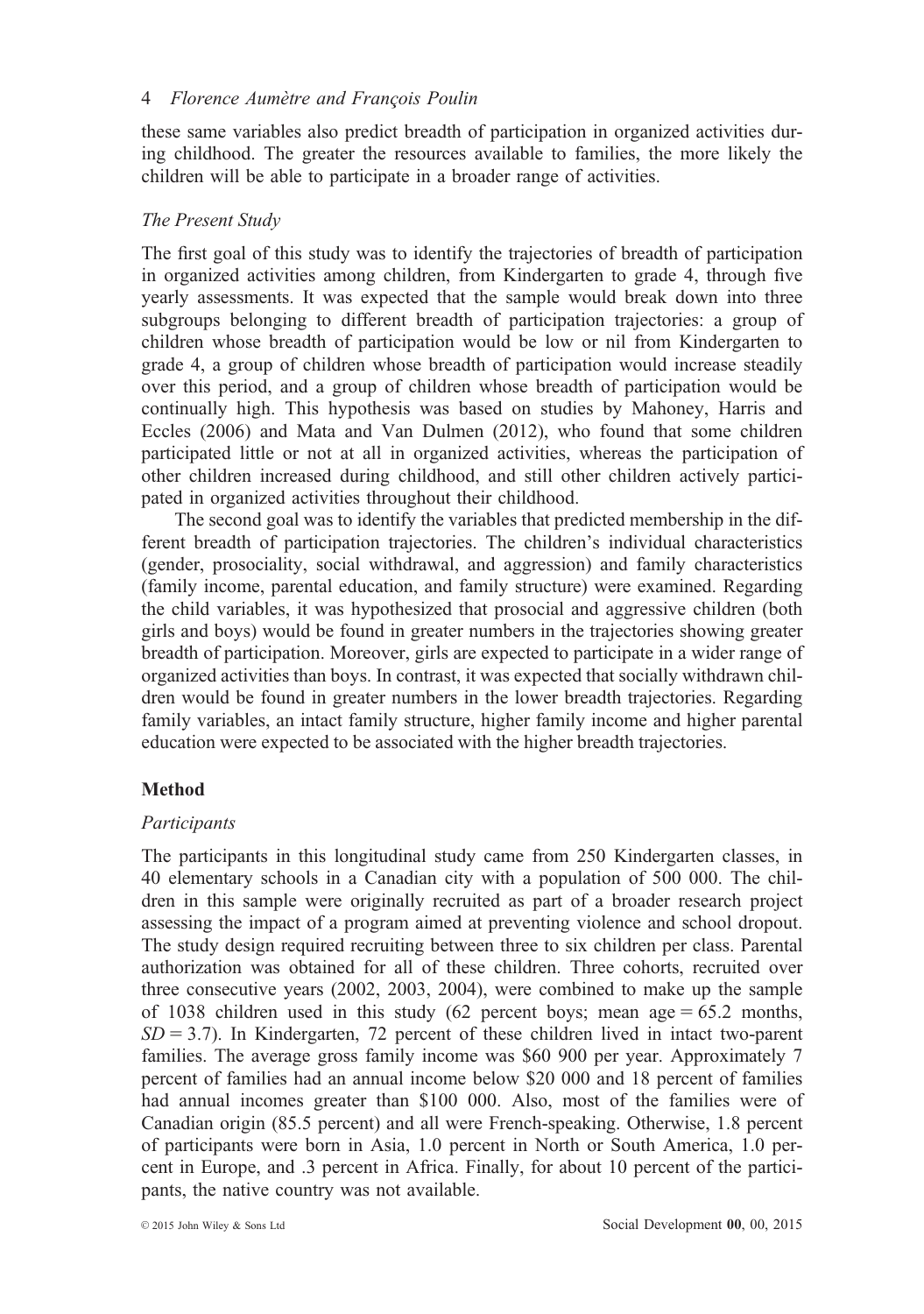## Research Design and Procedures

The predictors of participation in organized activities were measured in the fall (November) when participants were in Kindergarten. Breadth of participation was measured yearly over five years: in Kindergarten (May), grade 1 (May), grade 2 (May), grade 3 (May), and grade 4 (May). The parent and teacher questionnaires were distributed (and collected) in the schools by research assistants. The teachers sent the questionnaires to the parents, who were asked to return them in sealed envelopes. The parents and teachers received gift certificates to thank them for their participation in the research project. The study was approved by the Institutional Ethics Committee for Research Involving Human Subjects at the second author's university.

#### Instruments

Breadth of Participation in Organized Activities (Continuous). Each year of the study (in May), mothers were asked to fill out a questionnaire on their child's organized activities. They were asked to identify all the organized activities in which the child was *currently* participating. Based on pilot studies suggesting that children from this age group rarely participate in more than four activities, the questionnaire provided the mothers with predetermined spaces in which they could list up to four activities. Less than 3 percent of the mothers reported four activities, thus, suggesting that this procedure did not restrict the range in breadth of participation. For each activity, mothers were asked to specify if their child participated in it for at least 30 min per week and the number of adults present during the activity. For an activity to be considered an 'organized activity', it had to meet two criteria: (1) minimum of 30 min per week and (2) presence of one adult (or more). Activities that did not meet these criteria were not retained (fewer than 5 percent).

Calculating the Breadth of Participation Score. The organized activities identified by the mothers were then classified into six different types: (1) individual sports (e.g., swimming), (2) team sports (e.g., soccer), (3) artistic activities (e.g., music, theater), (4) clubs and organizations (e.g., scouts), (5) religious activities (e.g., catechism), and (6) educational activities (e.g., language classes). Each of these types of activities is associated with learning and practicing different skills (Denault & Poulin, 2007; Larson, Hansen, & Moneta, 2006). Breadth of participation referred to the total number of different types of activity in which the child participated. This score could range from 0 to 4, because mothers could report up to a maximum of four activities. A breadth of participation score was calculated for each measurement time. The proportion of children participating in each type of activity at each wave and the mean breadth of participation scores are presented in Table 1. From Kindergarten to fourth grade, the percentage of children who did not participate in any organized activities went from 40.50 percent to 22.60 percent. The percentage of children participating in a single organized activity varied between 40.90 percent and 47.20 percent. The percentage of chilren participating in two organized activitied varied between 16.90 percent and 26.70 percent. The percentage of children participating in three organized activitied varied between 1.50 percent and 4.10 percent. Finally, a single child obtained a breadth score of 4 (.20 percent).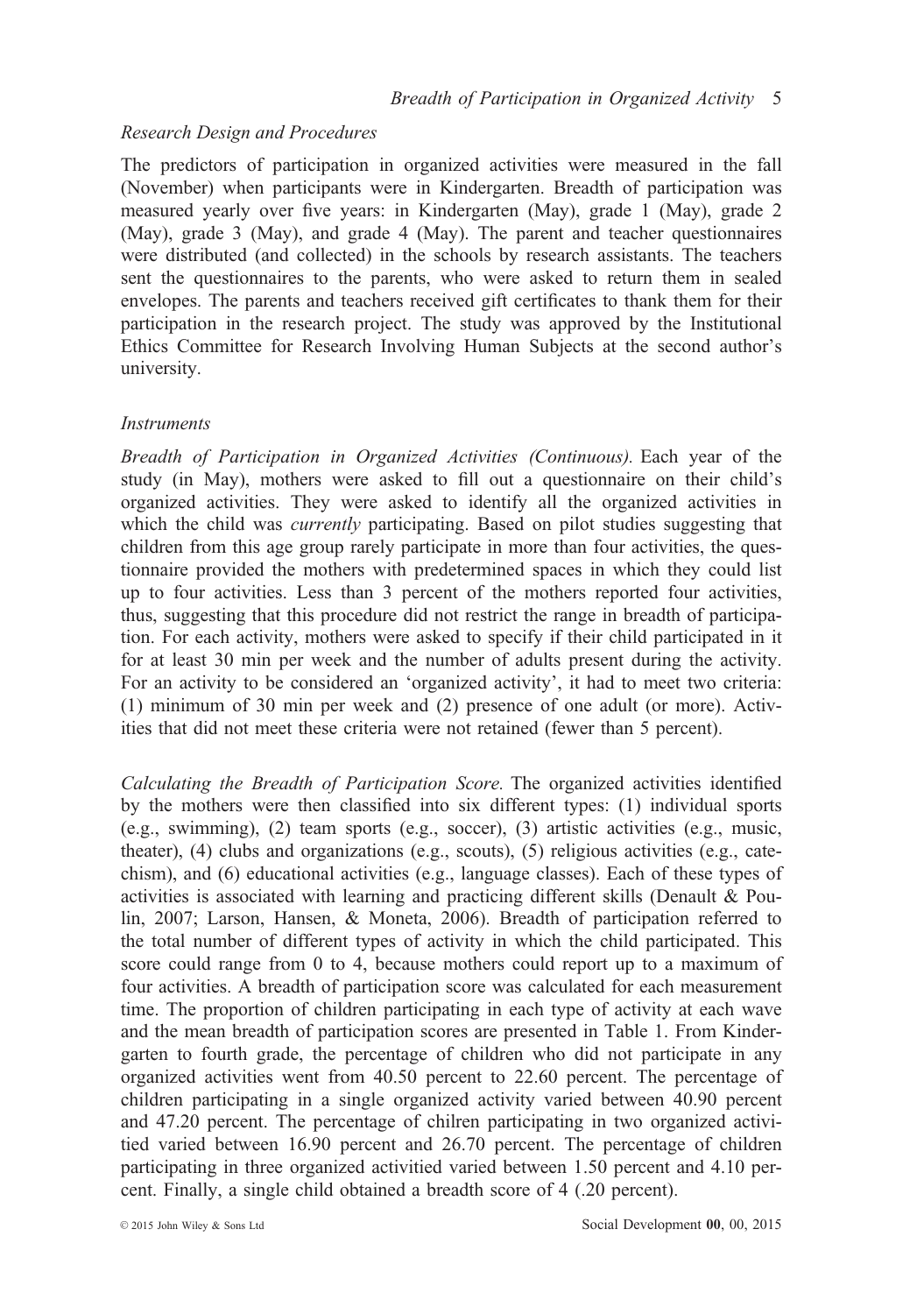|                               | Grade    |       |          |            |       |  |
|-------------------------------|----------|-------|----------|------------|-------|--|
| Types of activities           | K        |       | 2        | 3          | 4     |  |
| Individual sports             | 47.17    | 57.80 | 57.91    | 48.79      | 44.91 |  |
| Team sports                   | 33.67    | 37.30 | 50.54    | 61.82      | 68.71 |  |
| <b>Artistic Activities</b>    | 14.06    | 14.81 | 18.53    | 24.77      | 23.80 |  |
| Clubs and Organisations       | 1.59     | 2.78  | 5.04     | 5.03       | 3.45  |  |
| Religious Activities          | 1.36     | 2.38  | 2.70     | 3.35       | 3.84  |  |
| <b>Educational Activities</b> | .79      | .26   | 1.08     | .93        | 1.54  |  |
| Breadth mean $(SD)$           | .80(.78) | .88   | 1.02(78) | 1.10(0.80) | (.79) |  |

Table 1. Percentages of Participation in Each Type of Activity and Means and Standard Deviations for the Breadth Scores

Note: The addition of percentages may equal more than 100 percent because the same child can practice several activities.

## Predictors Measured in Kindergarten

Family Structure (Dichotomous). Mothers were asked to circle the answer that corresponded to their family structure. This variable was coded dichotomously:  $0 =$  intact family (two biological parents) and  $1 =$  nonintact family.

Annual Family Income (Continuous). Mothers were asked to report the family's annual income on a 10-point scale ranging from under \$20 000 to \$100 000 and over.

Mother's and Father's Education (Categorical). Mothers were asked to report both their own level of education and that of the father. These two variables were broken down into four categories:  $1 =$  no diploma,  $2 =$  high school or vocational diploma,  $3 =$  college studies (at least one year),  $4 =$  university studies (at least one year). Note that in the province of Quebec where the data were collected, high school is completed in grade 11. After high school, students transition to CEGEP (college) which lasts 2 years (e.g., preparation toward university) or three years (e.g., professionnal degree).

Teacher's Assessment of the Child's Behavior (Continuous). This instrument was developed for the Québec Longitudinal Study of Child Development (ISQ, 2001) by combining items from various validated instruments (Achenbach, 1991; Boyle et al., 1993; Tremblay, Desmarais-Gervais, Gagnon, & Charlebois, 1987). The prosociality (6 items;  $\alpha = .90$ ; example "this child helped other children who didn't feel well") and shyness/social withdrawal (8 items;  $\alpha = .82$ ; example: "this child was shy with children he/she didn't know") subscales were used as suggested by the developers of the instrument. For aggression, a global score (13 items;  $\alpha = .95$ ; example: 'this child physically attacked others') was created by grouping together the items from four available aggression subscales: (1) direct aggression, (2) indirect aggression, (3) proactive aggression, and (4) reactive aggression. These items were measured on a 6-point Likert scale ranging from  $1 = 'n$ ever or not true' to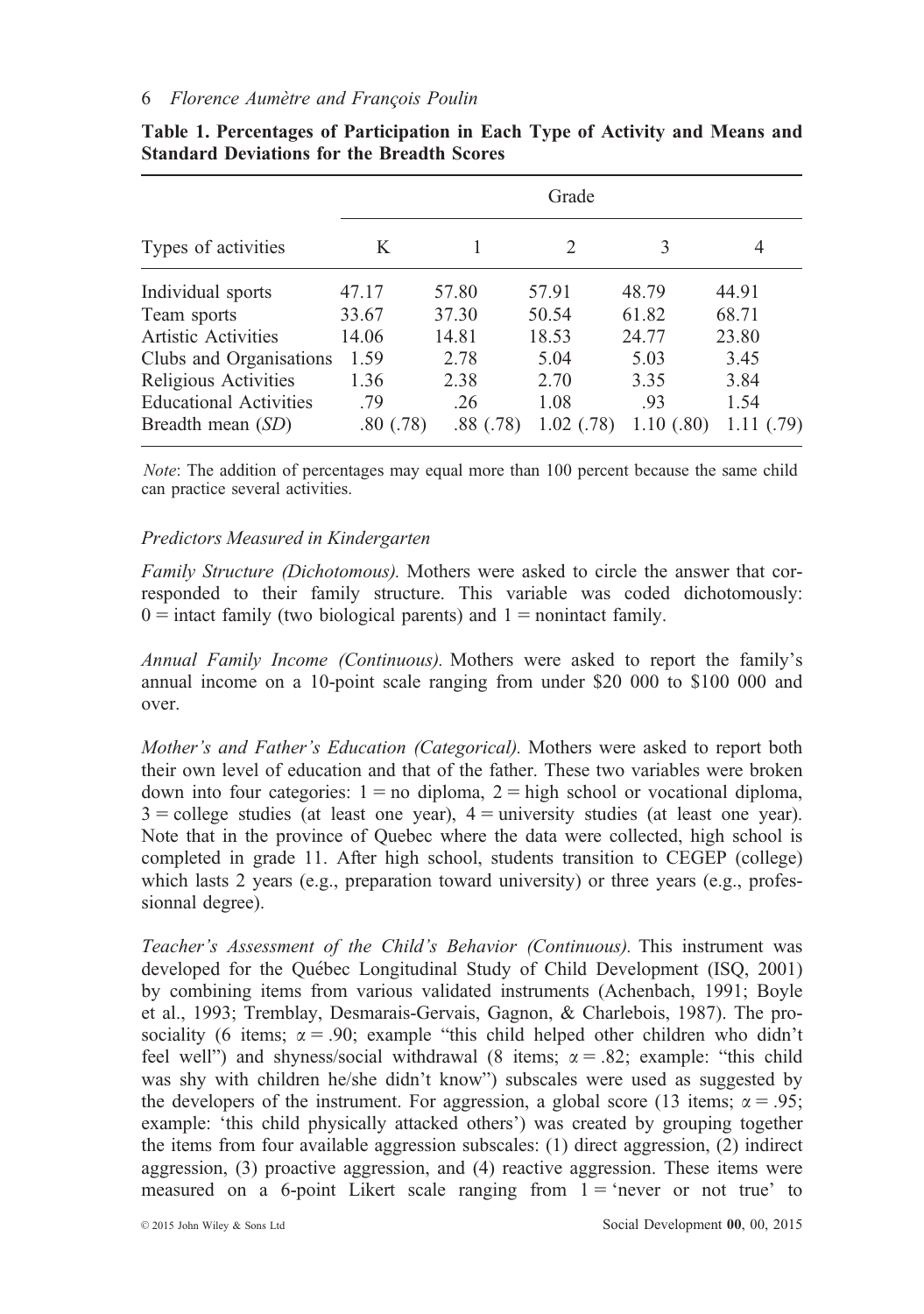$6 = 'often or very true'.$  The global scores for prosociality, social withdrawal and aggression were computed by averaging the individual item scores obtained on each subscale.

#### **Results**

The first goal of this study was to identify the trajectories of breadth of participation in organized activities among children. To this end, the data were analyzed using a nonparametric multilevel model, with a semiparametric group-based modeling procedure being used to model the trajectories (PROC TRAJ in SAS) (Nagin, 1999). To date, most longitudinal studies have used mean histograms or growth curves (parametric multilevel models) in order to illustrate the evolution of participation in organized activities and focused on two dimensions: (1) number of activities and (2) intensity (time spent in these activities) (Denault & Poulin, 2009; Mahoney & Cairns, 1997; Mahoney et al., 2006; Simpkins et al., 2005). We chose to use a nonparametric model because we assumed that the children's breadth of participation in organized activities would evolve in a heterogeneous way. This model, as opposed to a parametric model, is used to identify subpopulations in the sample belonging to different trajectories (Dupéré, Lacourse, Vitaro, & Tremblay, 2007; Nagin, 1999). The PROC TRAJ procedure estimates different models of developmental trajectories and provides fit indices for each model (Nagin, 1999). These fit indices can be used to determine the optimal number and shape of trajectories.

In order to be included in the group-based modeling procedure used to classify the participants into the trajectories, the participants had to have taken part in at least one of the five data collection time points measuring the breadth of their participation in organized activities ( $N = 959$ ). The means and standard deviations for the breadth of participation scores for each measurement time are presented in Table 1. In most longitudinal statistical analysis, participants must have participated in at least two of the data collection time points to be included in the analysis. However, the PROC TRAJ procedure includes a modern missing data analysis method: maximum likelihood estimation. As mentioned in Baraldi and Enders (2010) 'Rather than filling in the missing values, maximum likelihood uses all of the available data—complete and incomplete—to identify the parameter values that have the highest probability of producing the sample data' (p. 18). Technically, with maximum likelihood method, participants with only one data point collection can be included in analysis. Moreover, in this study, missing data for the breadth of participation in organized activities variable, at each measurement time, was also dealt with using a weighting method. This statistical method makes it possible to estimate the weight of missing data by considering a set of variables associated with the probability that a participant will have missing data. The weight is calculated using a logistic regression model and is included in the trajectory analyses, which makes it possible to take the missing data into account when estimating the trajectories. The following is the list of variables used to calculate the weight: (1) family structure, (2) family income, (3) mother's education, (4) child's disruptive behaviors in Kindergarten (high vs. low), (5) child's aggression in Kindergarten, (6) child's social withdrawal in Kindergarten, and (7) child's academic achievement in grade 1 as reported by the teacher. Because the present study was part of a larger research project, the data used to estimate the weight included some data that were not described above.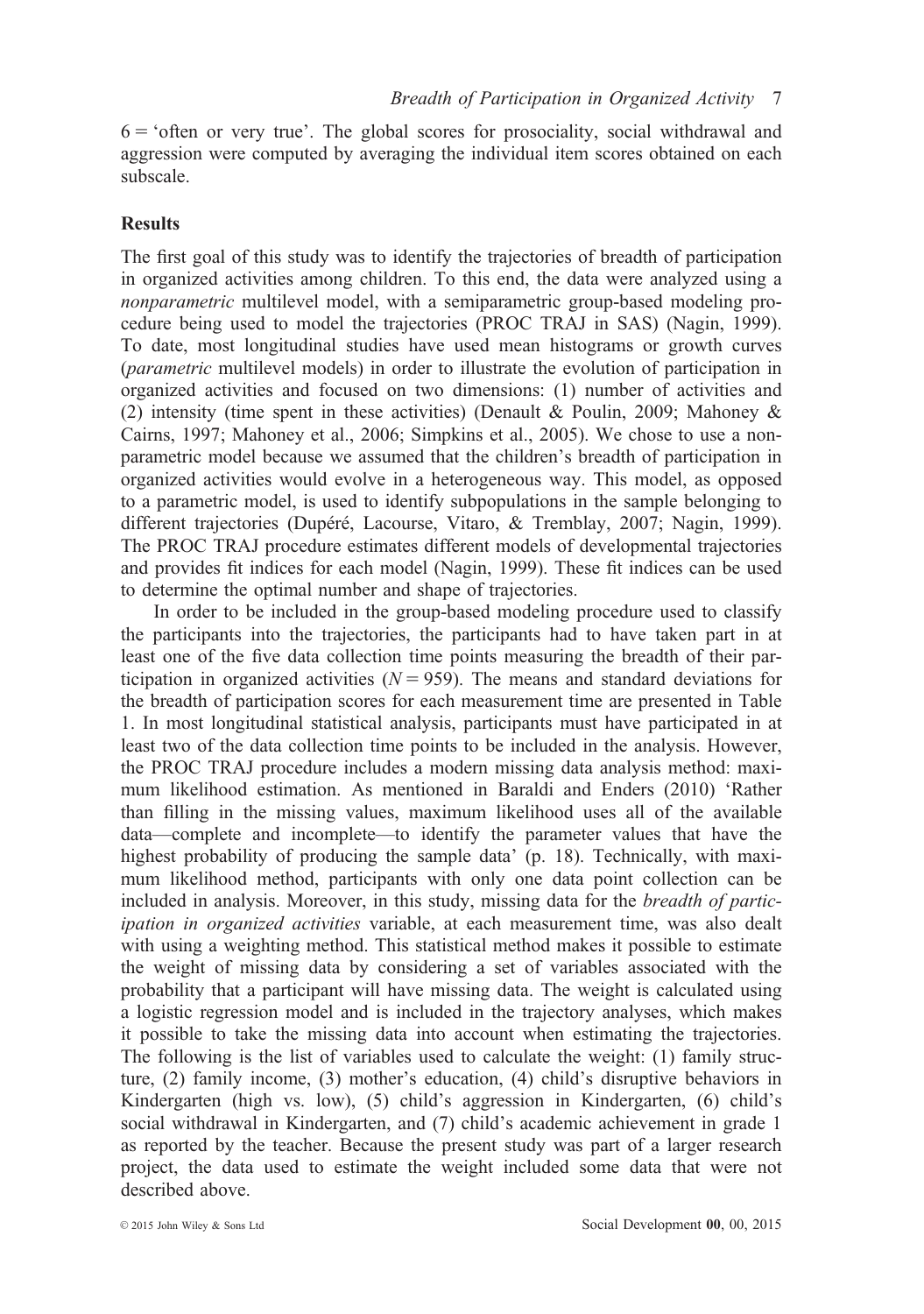Comparative analyses were performed to determine whether the participants who were not included  $(N = 79)$  in the trajectory analyses differed from the participants who were  $(n= 959)$ . These comparative analyses revealed that the participants who were included in the trajectory analyses were more prosocial  $(t[1008] = -2.104$ ;  $p = .036$ ), were more likely to live in intact families ( $\chi^2[1] = 16.412$ ;  $p < .001$ ), and came from families with a higher annual income  $(t[915] = -4.451; p < .001)$  than those who were excluded from the trajectories.

## Identifying the Trajectories

Next, we conducted semiparametric group-based modeling analysis to identify the number of trajectories that best fit with the data. We used the following criteria to identify the model that best represented the data: the Bayesian Information Criterion (BIC), the Akaike Information Criterion (AIC), and practical usefulness (Nagin, 2005). The closer to zero the BIC and the AIC, the better the fit of the model. We tested two-, three-, four-, five-, and six-group models (with a censored normal model). We decided to stop at the six-group model because it did not converge. Table 2 presents the BIC and the AIC obtained for the first four models tested. Based on these indicators, the four- and five-group models clearly represented the best options. The five-group model fit indices were closer to zero, suggesting a better fit. However, this model was not pratical because it proposed trajectories that were too qualitatively similar. We then chose the four-group model for its practical usefulness, and also because it was more parsimonious (see Figure 1).

We also tested the different shapes (linear, quadratic, or cubic) that the identified could have taken. The final four-group model included two cubic trajectories, one quadratic trajectory and one linear trajectory (see Table 3). The no participation group (cubic form) consisted of children who participated in very few organized activities between Kindergarten and grade 4 (13.50 percent). The increasing group (cubic form) represented children whose breadth of participation in organized activities was nil in Kindergarten and then increased up to grade 4 (26.40 percent). The decreasing group (quadratic form) consisted of children whose breadth of participation in organized activities was high in Kindergarten and then decreased up to grade 4 (14.10 percent). Lastly, the high group (linear form) represented children whose breadth of participation in organized activities was high in Kindergarten and increased slightly up to grade 4 (46.10 percent).

| Table 2. Choosing a Model Based on the Bayesian Information Criterion (BIC) |
|-----------------------------------------------------------------------------|
| Based on the Number of PARTICIPANTS $(n = 959)$ and the Akaike Informa-     |
| tion Criterion (AIC)                                                        |

| Number of groups | BIC.<br>$(n = 959)$ | AIC        |  |  |
|------------------|---------------------|------------|--|--|
| 2                | $-4040.16$          | $-4015.83$ |  |  |
| 3                | $-3991.22$          | $-3954.72$ |  |  |
| $\overline{4}$   | $-3936.24$          | $-3887.58$ |  |  |
| 5                | $-3933.85$          | $-3873.02$ |  |  |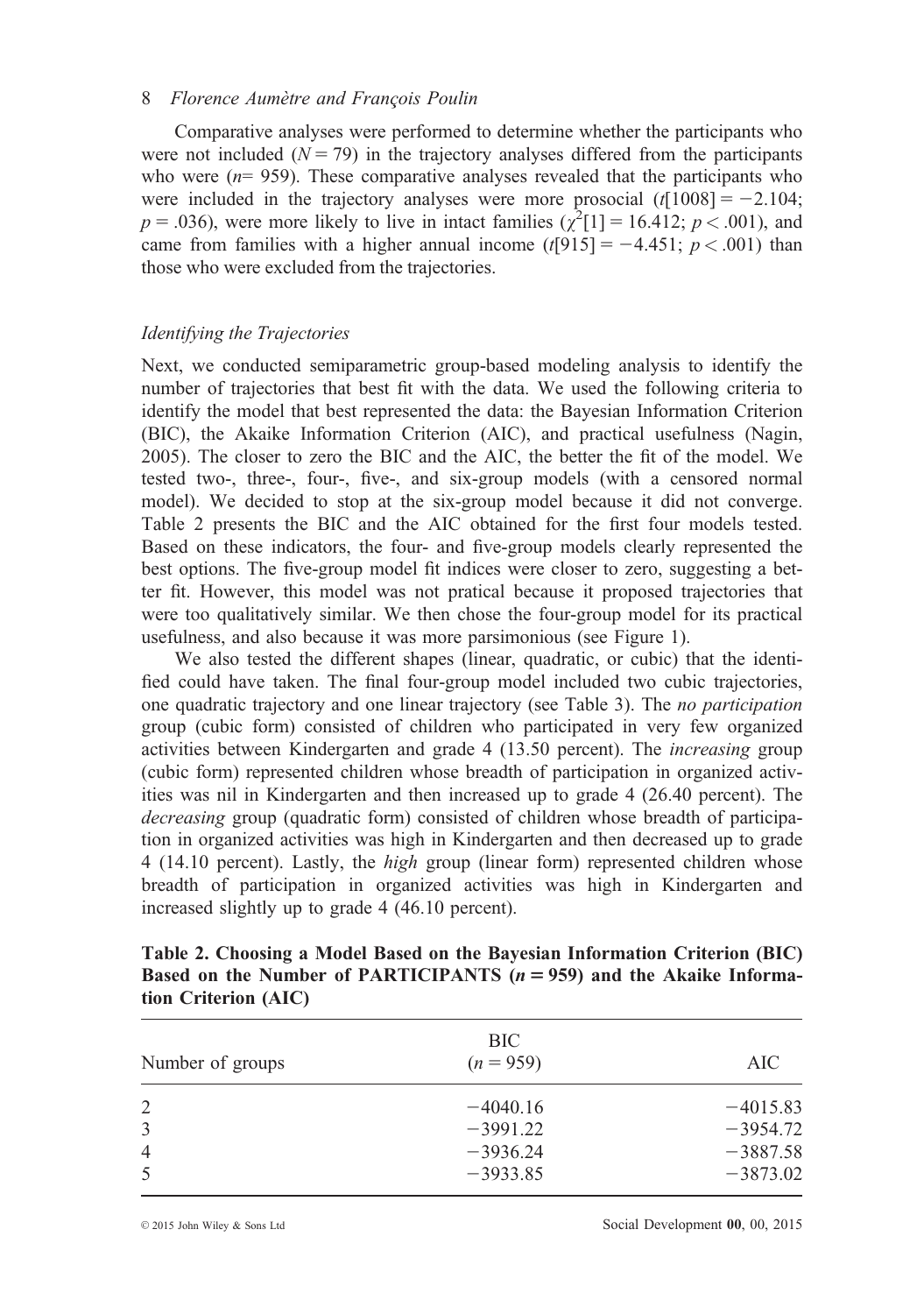

Figure 1. Observed and Estimated Parameters for the Trajectories of Breadth of Participation in Organized Activities.

The accuracy of the participants' classification into each trajectory group was tested. The average posterior probabilities of group membership ranged from .75 to .88. According to Nagin (2005), the average probability should be at least .70 for all groups, which was the case in our study.

## Predictors of Trajectory Groups

The second goal of this study was to determine which variables predicted membership in the breadth of participation trajectories. To this end, multinomial logistic regressions were performed. It is recommended that all the variables be tested in the

|                 | Trajectories         |                     |             |            |  |  |  |  |
|-----------------|----------------------|---------------------|-------------|------------|--|--|--|--|
| Parameters      | No participation     | Increasing          | Decreasing  | High       |  |  |  |  |
| Intercept       | 3.257                | $-83.150***$        | $8.022***$  | $1.079***$ |  |  |  |  |
|                 | (2.940)              | (9.706)             | (1.941)     | (.103)     |  |  |  |  |
| Linear          | $-24.760***$         | 32.980***           | $-2.161***$ | $.047**$   |  |  |  |  |
| change          | (.232)               | (4.205)             | (.597)      | (.015)     |  |  |  |  |
| Quadratic       | $-5.744***$          | $-4.276***$         | $.146***$   |            |  |  |  |  |
| change          | (.028)               | (.597)              | (.043)      |            |  |  |  |  |
| Cubic<br>change | $-.338***$<br>(.002) | $.183***$<br>(.028) |             |            |  |  |  |  |

Table 3. Parameter Estimates and Standard Errors of Breadth Trajectories

\*\*  $p < .01$ ; \*\*\*  $p < .001$ .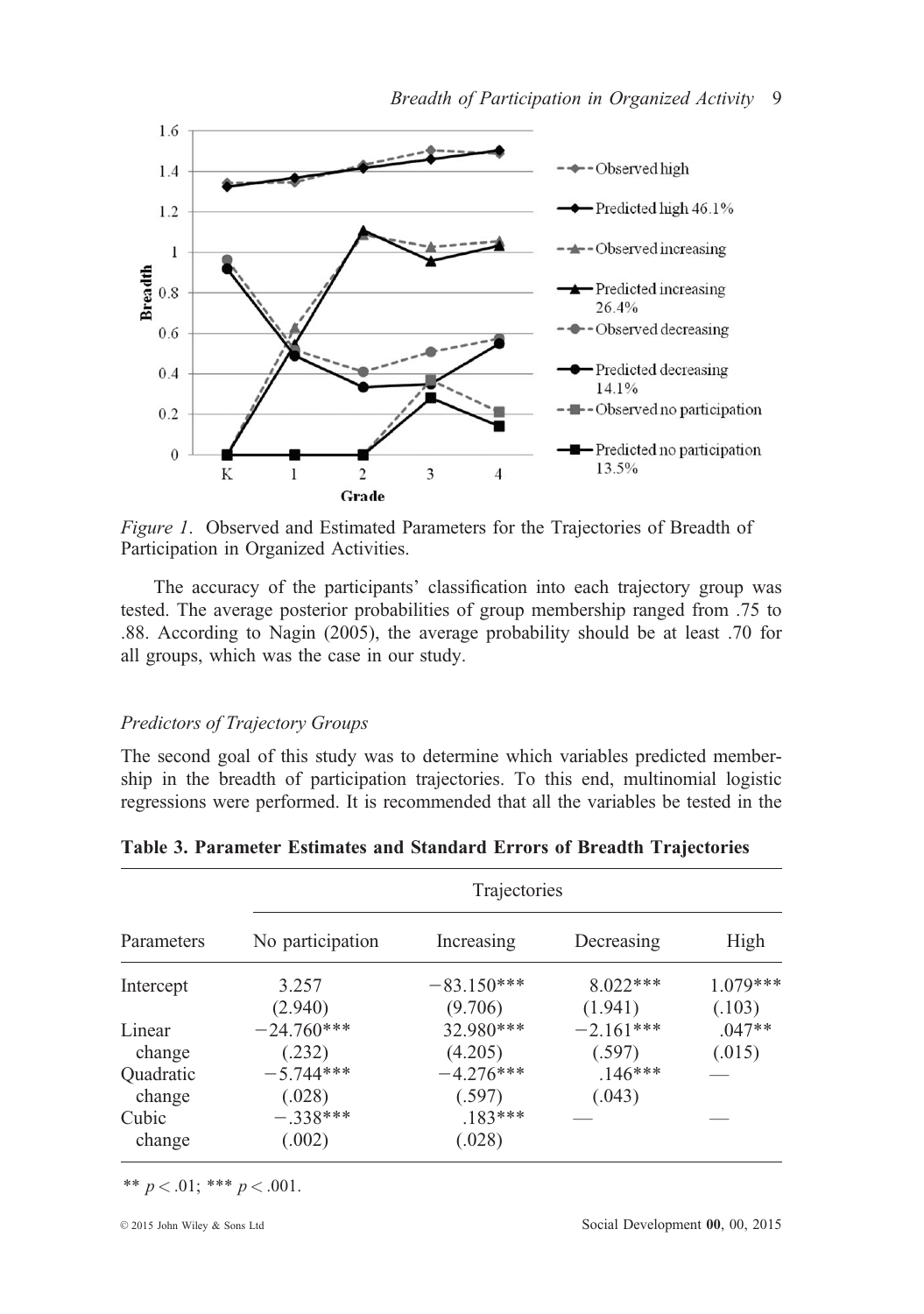same regression, because adding new variables may change the model (Nagin, 1999, 2005).

The sample used to identify the trajectory predictors consisted of the participants who were included in the trajectory analyses and for whom no trajectory predictor data were missing ( $N = 763$ ). Compared with the participants who were not included in this sample ( $N = 275$ ), those who were included were more likely to live in intact families  $(\chi^2[1] = 49.385; p < .001)$ , came from families with a higher annual income  $(t[204.740] = -6.778; p < .001)$  and had higher educated mothers  $(\chi^2[3] = 32.870; p < .001).$ 

We examined whether some individual and family variables predicted the probability of group membership for the different breadth of participation trajectories. The child's individual variables that we examined were: gender, prosociality, social withdrawal, and aggression. The family variables that we investigated were: family structure, annual family income, and the level of education of both parents. The parameter estimates, standard errors and odds ratios are presented in Tables 4 and 5. For both mother's and father's education, the 'no diploma' group was used as a reference. This group was compared with the 'high school or vocational diploma' group, 'college studies' group and 'university studies' group.

Given that participation in organized activities has been associated with better social and school adjustment during childhood, it was important to identify the variables characterizing the children whose participation in organized activities was low. The no participation trajectory was first compared with the *increasing* trajectory. Regarding individual variables, prosocial children were 1.364 times more likely to be assigned to the *no participation* trajectory than to the *increasing* trajectory (OR = .733,  $p = .024$ ). As for family variables, children from higher-income families were 1.199 times more likely to be assigned to the *increasing* trajectory than to the *no participation* trajectory (OR = 1.199,  $p = .014$ ). The higher the mother's level of education, the more likely the child was to be classified into the increasing group rather than the *no participation* group (high school or vocational  $diploma = 7.785$  times more likely; college studies = 9.318 times more likely; university studies  $= 16.269$  times more likely).

The *no participation* trajectory was then compared with the *decreasing* trajectory. Regarding individual variables, no significant differences were found between these two groups. As for family variables, children from higher-income families were 1.298 times more likely to be assigned to the *decreasing* group than to the *no* participation group (OR = 1.298,  $p = .001$ ). The higher the mother's level of education, the more likely the child was to be classified into the decreasing group rather than the *no participation* group (high school or vocational diploma  $= 2.839$  times more likely; college studies  $= 4.348$  times more likely; university studies  $= 5.253$ times more likely). These family-based differences may explain why the children in the *decreasing* trajectory participated in a greater range of organized activities than the children in the no participation trajectory, across all measurement times.

Last, the *no participation* trajectory was compared with the *high* trajectory. Regarding individual variables, socially withdrawn children were 1.493 times more likely to be assigned to the *no participation* group than to the *high* group (OR = .670,  $p = .011$ ). As for family variables, children from higher-income families were 1.325 times more likely to be assigned to the *high* group than to the *no participation* group  $(OR = 1.325, p < .001)$ . The higher the mother's level of education, the more likely the child was to be classified into the *high* group rather than the *no participation* group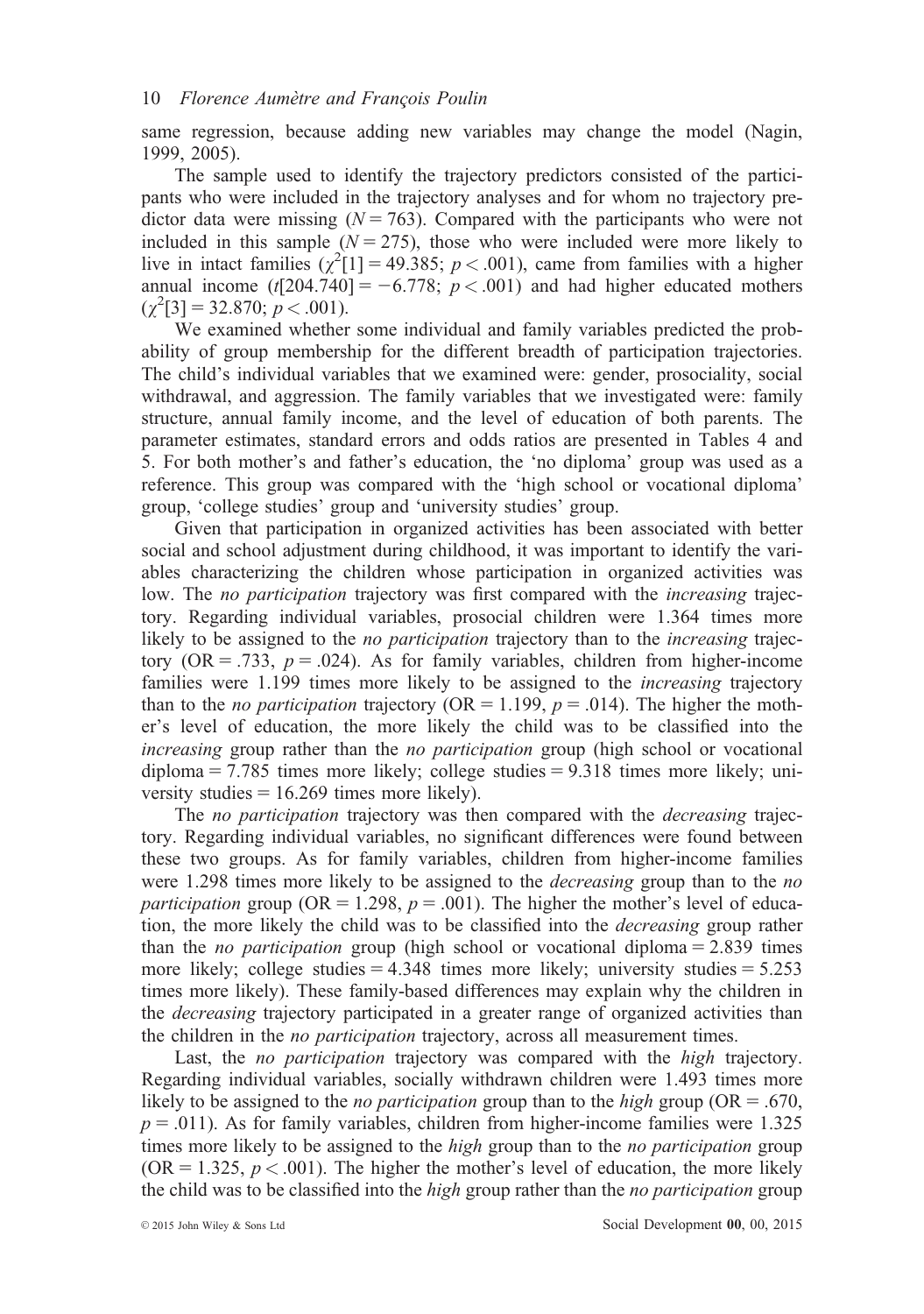|                                        |                                                                                                                                                                                     | Increasing |                                                                                                                                                                                                                                                                                                               |                   | Decreasing      |                                                                                                                                                                       |                                                                                                                                                                                            | High               |                                                                                                                                                                                                                                                                                                                                                      |
|----------------------------------------|-------------------------------------------------------------------------------------------------------------------------------------------------------------------------------------|------------|---------------------------------------------------------------------------------------------------------------------------------------------------------------------------------------------------------------------------------------------------------------------------------------------------------------|-------------------|-----------------|-----------------------------------------------------------------------------------------------------------------------------------------------------------------------|--------------------------------------------------------------------------------------------------------------------------------------------------------------------------------------------|--------------------|------------------------------------------------------------------------------------------------------------------------------------------------------------------------------------------------------------------------------------------------------------------------------------------------------------------------------------------------------|
| redictors                              | $\mathbf{\Omega}$                                                                                                                                                                   | SE B       | $\approx$                                                                                                                                                                                                                                                                                                     | $\mathbf{\Omega}$ | SE <sub>B</sub> | $\overline{OR}$                                                                                                                                                       | $\mathbf{D}$                                                                                                                                                                               | $\mathbf{p}$<br>SE | $\approx$                                                                                                                                                                                                                                                                                                                                            |
| Gender $(0 = \text{female})$           |                                                                                                                                                                                     |            |                                                                                                                                                                                                                                                                                                               |                   |                 |                                                                                                                                                                       |                                                                                                                                                                                            |                    |                                                                                                                                                                                                                                                                                                                                                      |
| Prosociality                           |                                                                                                                                                                                     |            |                                                                                                                                                                                                                                                                                                               |                   |                 |                                                                                                                                                                       |                                                                                                                                                                                            |                    |                                                                                                                                                                                                                                                                                                                                                      |
| Social withdrawal                      | $-258$<br>$-310*$<br>$-127$<br>$-127$<br>$-127$<br>$-181*$<br>$-181*$<br>$-181*$<br>$-181*$<br>$-181*$<br>$-181*$<br>$-181*$<br>$-180*$<br>$-180*$<br>$-180*$<br>$-180*$<br>$-180*$ |            | $\begin{array}{r} 0.69 \\ 0.73 \\ 0.73 \\ 0.74 \\ 0.11 \\ 0.11 \\ 0.11 \\ 0.11 \\ 0.11 \\ 0.11 \\ 0.11 \\ 0.11 \\ 0.11 \\ 0.11 \\ 0.11 \\ 0.11 \\ 0.11 \\ 0.11 \\ 0.11 \\ 0.11 \\ 0.11 \\ 0.11 \\ 0.11 \\ 0.11 \\ 0.11 \\ 0.11 \\ 0.11 \\ 0.11 \\ 0.11 \\ 0.11 \\ 0.11 \\ 0.11 \\ 0.11 \\ 0.11 \\ 0.11 \\ 0.$ |                   |                 | $\frac{797}{761}$<br>$\frac{761}{323}$<br>$\frac{1303}{238}$<br>$\frac{283}{238}$<br>$\frac{283}{436}$<br>$\frac{373}{450}$<br>$\frac{101}{100}$<br>$\frac{101}{100}$ | $-145$<br>$-145$<br>$-140$<br>$-108$<br>$-165$<br>$-165$<br>$-165$<br>$-165$<br>$-165$<br>$-165$<br>$-165$<br>$-165$<br>$-165$<br>$-165$<br>$-165$<br>$-165$<br>$-165$<br>$-165$<br>$-165$ |                    | $\begin{array}{r} .964 \\ .865 \\ .670 \\ .111 \\ .130 \\ .901 \\ .1301 \\ .1300 \\ .697 \\ .1051 \\ .1051 \\ .1051 \\ .1051 \\ .1051 \\ .1051 \\ .1051 \\ .1051 \\ .1051 \\ .1051 \\ .1051 \\ .1051 \\ .1051 \\ .1051 \\ .1051 \\ .1051 \\ .1051 \\ .1051 \\ .1051 \\ .1051 \\ .1051 \\ .1051 \\ .1051 \\ .1051 \\ .1051 \\ .1051 \\ .1051 \\ .105$ |
| Aggression                             |                                                                                                                                                                                     |            |                                                                                                                                                                                                                                                                                                               |                   |                 |                                                                                                                                                                       |                                                                                                                                                                                            |                    |                                                                                                                                                                                                                                                                                                                                                      |
| Family structure $(0 = \text{intact})$ |                                                                                                                                                                                     |            |                                                                                                                                                                                                                                                                                                               |                   |                 |                                                                                                                                                                       |                                                                                                                                                                                            |                    |                                                                                                                                                                                                                                                                                                                                                      |
| Family income                          |                                                                                                                                                                                     |            |                                                                                                                                                                                                                                                                                                               |                   |                 |                                                                                                                                                                       |                                                                                                                                                                                            |                    |                                                                                                                                                                                                                                                                                                                                                      |
| Mother's education (h.s./voc)          |                                                                                                                                                                                     |            |                                                                                                                                                                                                                                                                                                               |                   |                 |                                                                                                                                                                       |                                                                                                                                                                                            |                    |                                                                                                                                                                                                                                                                                                                                                      |
| Mother's education (coll)              |                                                                                                                                                                                     |            |                                                                                                                                                                                                                                                                                                               |                   |                 |                                                                                                                                                                       |                                                                                                                                                                                            |                    |                                                                                                                                                                                                                                                                                                                                                      |
| Mother's education (univ)              |                                                                                                                                                                                     |            |                                                                                                                                                                                                                                                                                                               |                   |                 |                                                                                                                                                                       |                                                                                                                                                                                            |                    |                                                                                                                                                                                                                                                                                                                                                      |
| Father's education (h.s./voc)          |                                                                                                                                                                                     |            |                                                                                                                                                                                                                                                                                                               |                   |                 |                                                                                                                                                                       |                                                                                                                                                                                            |                    |                                                                                                                                                                                                                                                                                                                                                      |
| Father's education (coll)              |                                                                                                                                                                                     |            |                                                                                                                                                                                                                                                                                                               |                   |                 |                                                                                                                                                                       |                                                                                                                                                                                            |                    | .964                                                                                                                                                                                                                                                                                                                                                 |
| Father's education (univ)              |                                                                                                                                                                                     |            |                                                                                                                                                                                                                                                                                                               |                   |                 |                                                                                                                                                                       |                                                                                                                                                                                            |                    | .489                                                                                                                                                                                                                                                                                                                                                 |
|                                        |                                                                                                                                                                                     |            |                                                                                                                                                                                                                                                                                                               |                   |                 |                                                                                                                                                                       |                                                                                                                                                                                            |                    |                                                                                                                                                                                                                                                                                                                                                      |

| <b>DO MEDAL</b>             |  |
|-----------------------------|--|
|                             |  |
| ₹<br>$-1.2 - 1.4$           |  |
| $\frac{1}{2}$               |  |
|                             |  |
| $\sim$ $\sim$ $\sim$ $\sim$ |  |
| i<br><b>Second</b>          |  |
|                             |  |

Breadth of Participation in Organized Activity 11

 $\overline{a}$  $\ddot{\phantom{a}}$ 

> Note: OR odds ratio.  $\overset{*}{\sim}$  $< 0.05$ ; \*\*

 $\sigma$ 

 $\sigma$ 

 $\sigma$ 

 $< 01$ ; \*\*\*

p  $< 0.001$ .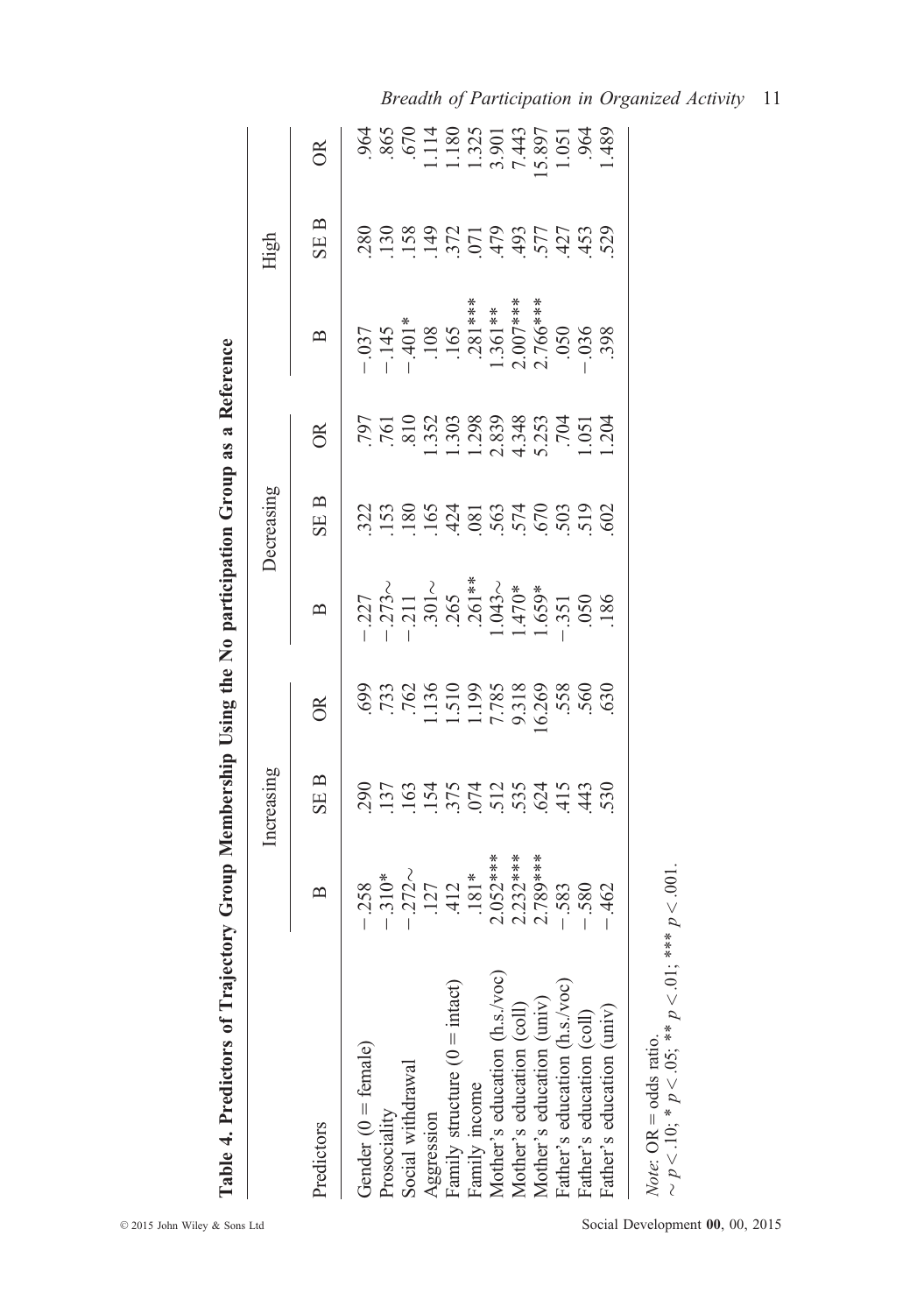|                                        |             | Increasing |       | Decreasing   |      |       |
|----------------------------------------|-------------|------------|-------|--------------|------|-------|
| Predictors                             | B           | SE B       | OR.   | B            | SE B | OR.   |
| Gender $(0 = \text{female})$           | $-.321$     | .196       | .725  | $-.190$      | .238 | .827  |
| Prosociality                           | $-.165\sim$ | .094       | .848  | $-.128$      | .114 | .880  |
| Social withdrawal                      | .129        | .116       | 1.137 | .190         | .138 | 1.210 |
| Aggression                             | .020        | .101       | 1.020 | $.194\sim$   | .115 | 1.214 |
| Family structure $(0 = \text{intact})$ | .247        | .255       | 1.280 | .100         | .320 | 1.105 |
| Family income                          | $-.100*$    | .047       | .905  | $-.021$      | .057 | .980  |
| Mother's education (h.s./voc)          | .691        | .556       | 1.996 | $-.318$      | .600 | .728  |
| Mother's education (coll)              | .225        | .553       | 1.252 | $-.538$      | .590 | .584  |
| Mother's education (univ)              | .023        | .573       | 1.023 | $-1.107\sim$ | .621 | .330  |
| Father's education (h.s./voc)          | $-.633\sim$ | .348       | .531  | $-.401$      | .456 | .670  |
| Father's education (coll)              | $-.544$     | .349       | .581  | .086         | .448 | 1.090 |
| Father's education (univ)              | $-.860*$    | .375       | .423  | $-.213$      | .477 | .808  |

Table 5. Predictors of Trajectory Group Membership Using the High Group as a Reference

*Note:*  $OR = odds ratio$ .

 $\sim p < .10; * p < .05; ** p < .01$ 

(high school or vocational diploma  $= 3.901$  times more likely; college studies  $= 7.443$ times more likely; university studies  $= 15.897$  times more likely).

The high trajectory group was also used as a reference because it included almost half the sample. It was first compared with the increasing trajectory group. Regarding individual variables, no significant differences were found between these two groups. As for family variables, children from higher-income families were 1.105 more likely to be assigned to the high trajectory than to the increasing trajectory (OR = .905,  $p = .033$ ). Moreover, children whose fathers had been involved in university studies were 2.364 times more likely to be classified into the *high* group rather than the *increasing* group.

Next, the *high* trajectory group was compared with the *decreasing* trajectory group. No significant differences were found between these two groups with respect to the individual or family variables investigated in this study.

#### **Discussion**

The aims of this study were twofold: (1) to identify the trajectories of breadth of participation in organized activities between Kindergarten and grade 4 and (2) to examine individual and family variables that were likely to predict membership in these trajectories. Breadth represents the number of different types of activities practiced (Bohnert et al., 2010).

Previous studies, based on mean histograms or growth curves, have shown that breadth of participation in organized activities increases between early childhood and early adolescence (Allhusen et al., 2004; Mahoney et al., 2006; Simpkins et al., 2005). However, such methods do not provide information regarding sample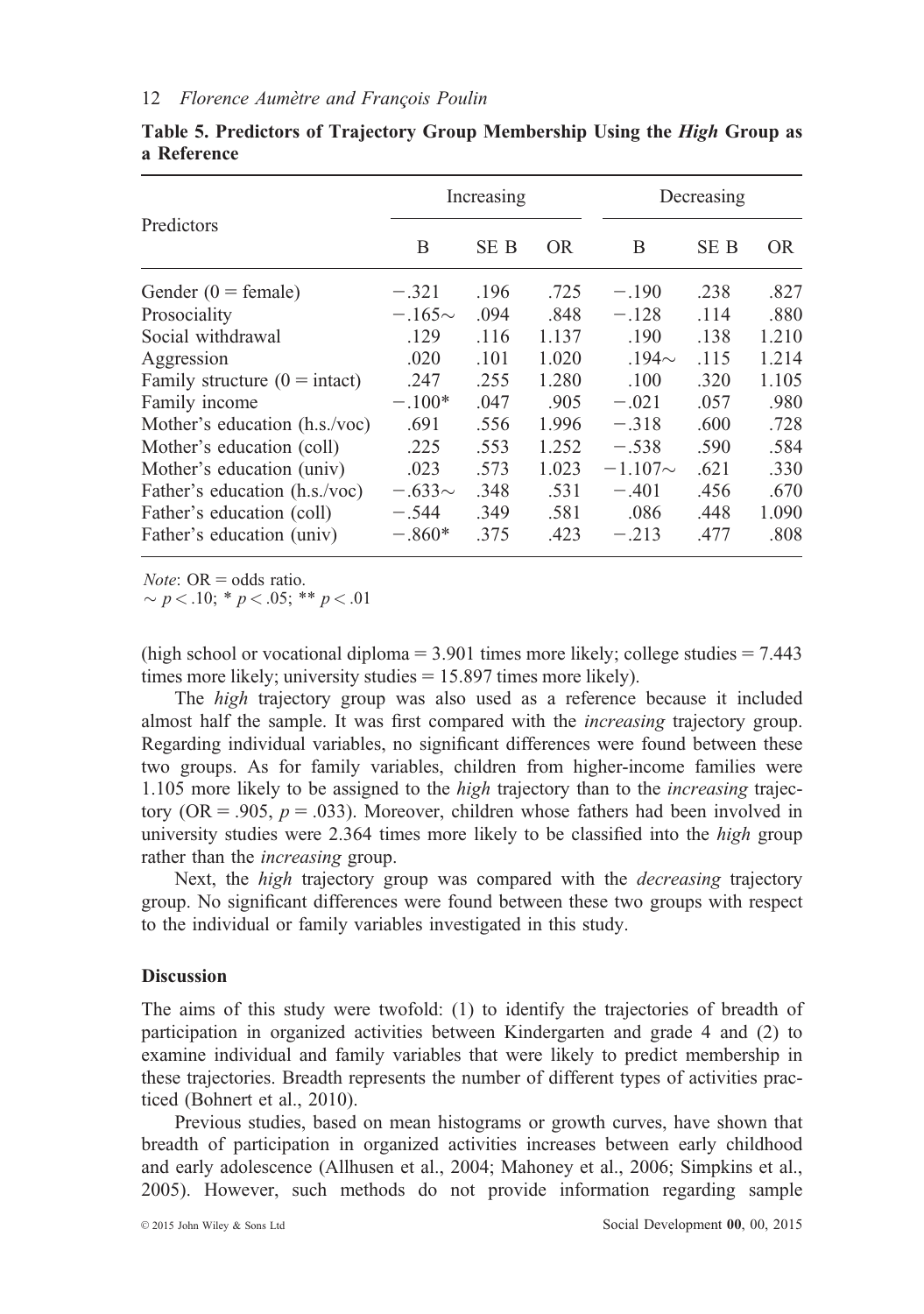heterogeneity. The analyses brought out four different trajectories: no participation, increasing, decreasing and high. Our findings indicate that breadth of participation in organized activities evolved in a heterogeneous way in childhood.

In our study, a significant increase in the breadth of participation was seen for only 26.40 percent of the children (increasing group) and most of the increase happenned between Kindergarten and grade 2. This trajectory can be explained in two ways. First, between Kindergarten and grade 4, children become more autonomous and begin to explore new environments (Bronfenbrenner, 1979). Second, in early childhood, opportunities to participate in organized activities are more limited, whereas these opportunities improve in middle childhood and continue to improve up to early adolescence (Fletcher et al., 2003). An increase in the breadth of participation was also seen in the no participation and high groups, but was so minor that it did not reflect a real change in the number of different types of activities. Last, for approximately 15 percent of children, the breadth of participation in organized activities decreased between Kindergarten and grade 4 (decreasing group). This trajectory was not expected. Again, most of the deacrease happened between Kindergarten and grade 2, suggesting that significant changes in breadth of participation occured during this period. The decrease in breadth could reflect a specialization effect: the child does not necessarily participate in fewer organized activities, he/she simply concentrates on one type of activity in particular.

The second goal of this study was to identify the individual and family variables, measured at the begenning of Kindergarten, that predicted membership in the trajectories. Contrary to our expectations, gender did not predict membership in the breadth trajectories. Yet, previous studies have reported that girls tend to be involved in a broader range of activities during adolescence and that they spend more time in organized activities during childhood (Feldman & Matjasko, 2005; Fredricks & Eccles, 2006; Mata & Van Dulmen, 2012). During childhood, parents play a greater role in choosing which organized activities their child will practice. In adolescence, the child's choice becomes more autonomous. In our study, the parents' decision to enroll their child in a broader range of organized activities did not appear to be influenced by the child's gender. If gender differences do in fact exist, they are more likely to be detected during adolescence.

Various dimensions of the child's social behavior were also examined. Children who were more prosocial were more likely to be assigned to the *no participation* trajectory, compared with the increasing trajectory. This finding contradicts Anderssen and Wold's (1992) finding that prosocial children participated more in organized sports than their less prosocial classmates. It is possible that parents were aware of their child's prosociality and, thus, decided that their child did not need to participate in organized activities in order to further develop their social skills. The greater breadth of participation of the children in the other three trajectories can also be explained by family variables that were more favorable to enrollment in organized activities, such as higher income and higher maternal education.

As expected, being socially withdrawn was associated with a more limited breadth of participation in organized activities. A study by Findlay and Coplan (2008) showed shyness to be negatively associated with sport participation in middle childhood. Moreover, a study by McHale et al. (2005) showed that children who participated in organized sports were seen as being less socially withdrawn by their teachers. Because organized activities involve interactions with unknown adults and peers and require voluntary participation, it is expected that being socially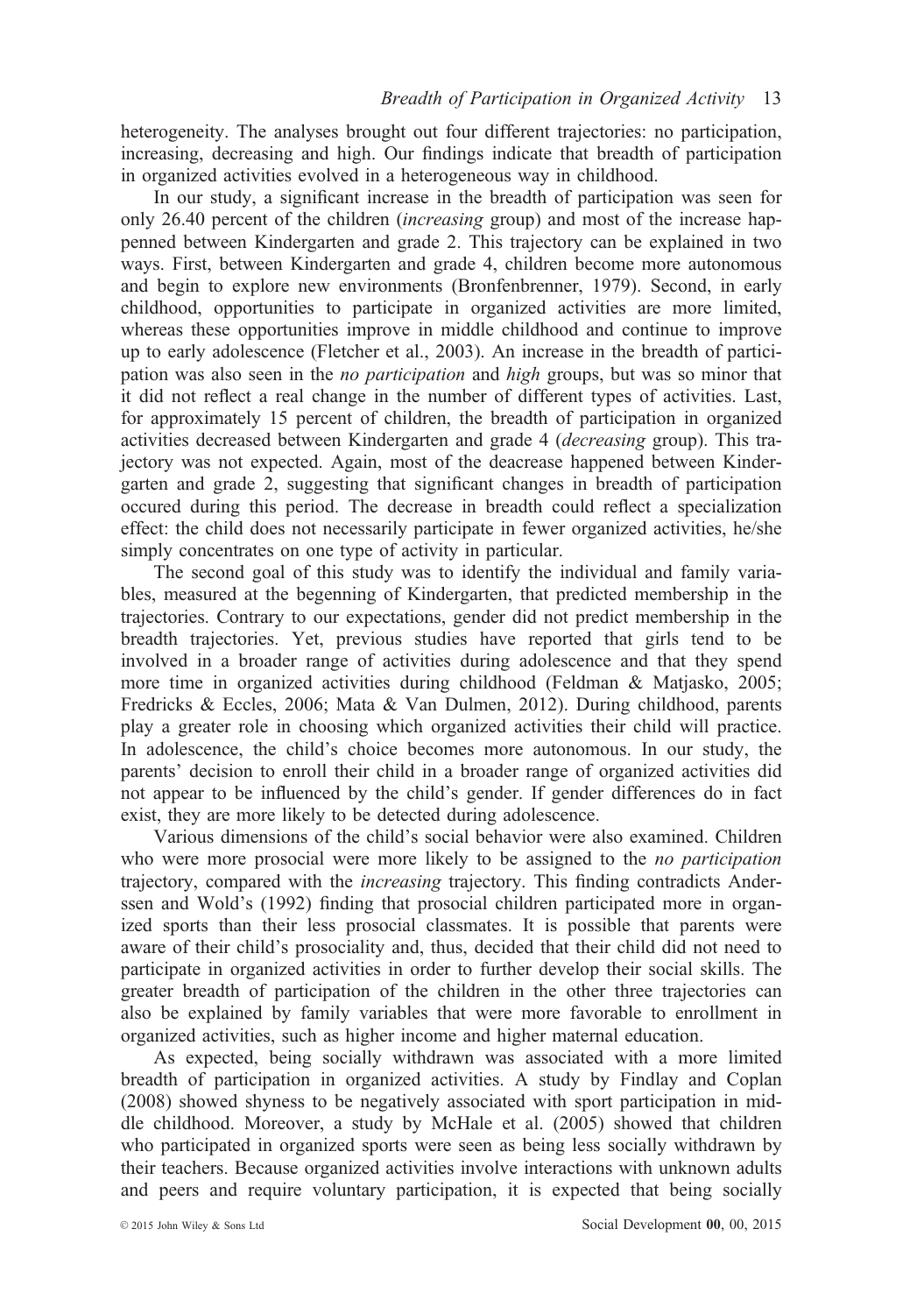withdrawn would be associated with lower enrollment in such activities. Children who are socially withdrawn are, thus, deprived of a socialization context that could be beneficial for them.

Aggression did not predict membership in the breadth of participation trajectories. The results of Mata and Van Dulmen's (2012) study indicated that children with higher levels of aggression spent more time in organized activities than children with lower levels of aggression. These authors suggested that parents may use organized activities as a way to allow their children to channel their aggressive energy. However, aggression did not influence the breadth of participation of the children in our study. It is possible that the parents of aggressive children focus on a single type of activity (most likely sports). This hypothesis could explain why agression was not related to breadth of participation, although it was associated with a higher intensity in the study of Mata and Van Dulmen (2012).

Some family characteristics were also investigated. As expected, higher annual family income predicted membership in the higher breadth of participation trajectories, which was in line with previous studies (Allhusen et al., 2004; Mata & Van Dulmen, 2012; Smith, 2002). During childhood, few organized activities are offered at school, prompting families to turn to activities offered in the community, which tend to be more expensive (Fletcher et al., 2003). Children from low-income families, thus, have less access to organized activities, especially during childhood. This finding is a source of concern because these children have access to fewer material resources and are often less intellectually stimulated at home (Guo & Harris, 2000). Organized activities represent a stimulating context in which children can socialize, learn new skills and explore different facets of their identity (Fredricks & Eccles, 2006; Marsh, 1990).

In line with our hypotheses, the level of education of both parents also predicted membership in the different breadth of participation trajectories. The higher the mother's and father's level of education, the more likely the child was to be assigned to the higher breadth trajectories. Of all the predictors investigated, mother's education was the strongest predictor of membership in the four trajectories. These results are in line with those of several studies reporting a positive association between parental education and participation in organized activities (Allhusen et al., 2004; Mahoney et al., 2006; Mata & Van Dulmen, 2012). In Mata and Van Dulmen's (2012) study, mother's education predicted the amount of time spent in organized activities during childhood, but father's education was not investigated. In the current study, it appears that father's education is related to the breadth of participation in organized activities during childhood. Fathers displaying higher levels of education may value exploration of multiple contexts and, thus, enroll their children in a broader range of organized activities.

Contrary to our hypotheses, family structure did not predict membership in breadth trajectories. Hofferth and Sandberg (2001) found that children from singleparent families were less likely to participate in organized activities than children from intact families, because there was one less parent available to accompany the children to these activities. The sample used in the present study was quite homogeneous with regard to this variable (approximately 72 percent of the children lived in intact families at the start of Kindergarten). This lack of variability in terms of family structure may have been responsible for the lack of significant results in this regard. It is also possible that family structure did not predict membership in breadth trajectories because of the way it was operationalized in this study. For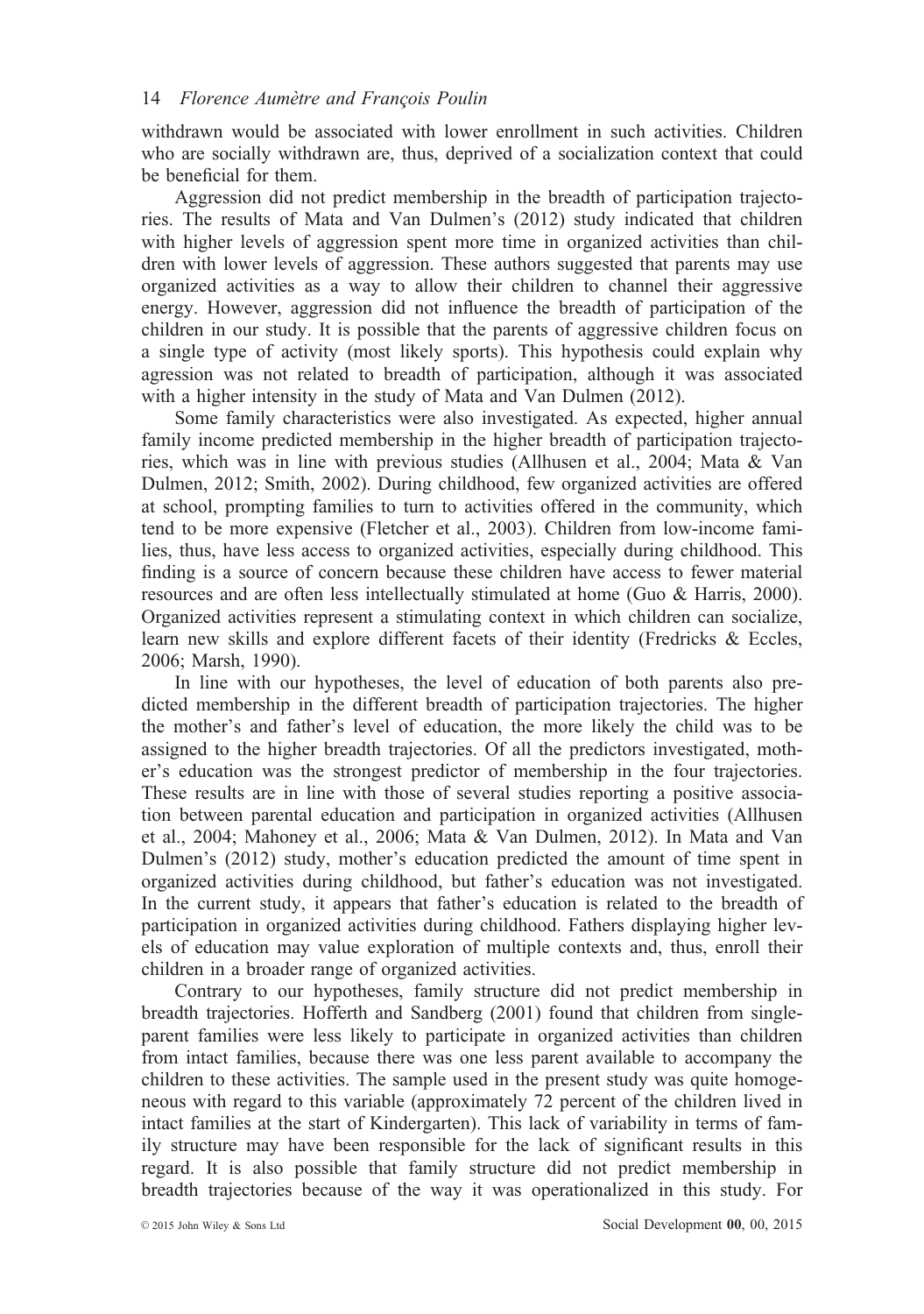example, the fact of living in a single-parent family compared with living in a twoparent family may be more important than the intact family/non-intact family dichotomy used in our study (Harrison & Narayan, 2003).

Overall, between Kindergarten and grade 4, the breadth of organized activities remains relatively low. In our study, the breadth measure used had a maximum value of four. Indeed, it was very rare for children—even older children and adolescents—to be involved in more than four different types of organized activities. In our sample, only one case in five years (in 3252 observations) reported the maximum score of four. The *high* group, which included the children with the greatest breadth of participation, reached a mean score of 1.50 when the children were in grade 4. Thus, even if opportunities to participate in organized activities improve in middle childhood, it seems to remain more limited than in adolescence. This may be due to the fact that during childhood, most organized activities are available in the community, where the cost is higher compared with activities available in schools (Fletcher et al., 2003). It could also be the case that parents are hesitant to involve their children in too many different activities at the same time (over-scheduling hypothesis) (Mahoney et al., 2006).

However, it is important to remember that the trajectories represent estimations of reality, and not actual pathways. Participants are assigned to the trajectory that best fits their individual trajectory. This means that even though the high trajectory had a mean of 1.50, it included all the children who had a breadth score of 2, 3, or 4. Between Kindergarten and fourth grade, 18 to 30 percent of participants had a breadth score equal to or greater than 2. By comparing the high trajectory to the other trajectories, we are, therefore, comparing children who experience breadth to children who participate with little breadth, as well as to the children who do not participate at all. It means that almost half of the children start to experience some breadth in their organized activities between Kindergarten and grade 4, whereas fewer than 15 percent of the children did not participate in any organized activities during this period (no participation trajectory). These results are encouraging because participation in organized activities is associated with many positive developmental outcomes (Allhusen et al., 2004; Fletcher et al., 2003; Hofferth & Sandberg, 2001).

In this study, the breadth scores did not vary much from one trajectory to another. Nevertheless the analyses of predictor variables indicated that there were significant differences between children of the four trajectories on the personal and the family levels. Also, some predictors of the breadth trajectories did not predict intensity trajectories (Mata & Van Dulmen, 2012), and vice versa, which suggests that there are differences between these two dimensions of participation. Besides, the predictors identified for the breadth trajectories in childhood were not the same as the predictors of breadth identified in adolescence by previous studies. For example, gender has not been identified as a significant predictor, and family variables represent the most significant predictors of trajectories. These results suggest that parents play a greater role in their child's organized activity participation (and breadth) in childhood than in adolescence.

Children in the no participation trajectory showed a number of developmental risk factors such as low family income, low parental education and a tendency to be socially withdrawn. These results are a source of concern because participating in a broad range of organized activities could represent a protective factor for these children and allow them to develop positively despite the presence of individual and family risk factors. For example, a study by Findlay and Coplan (2008) revealed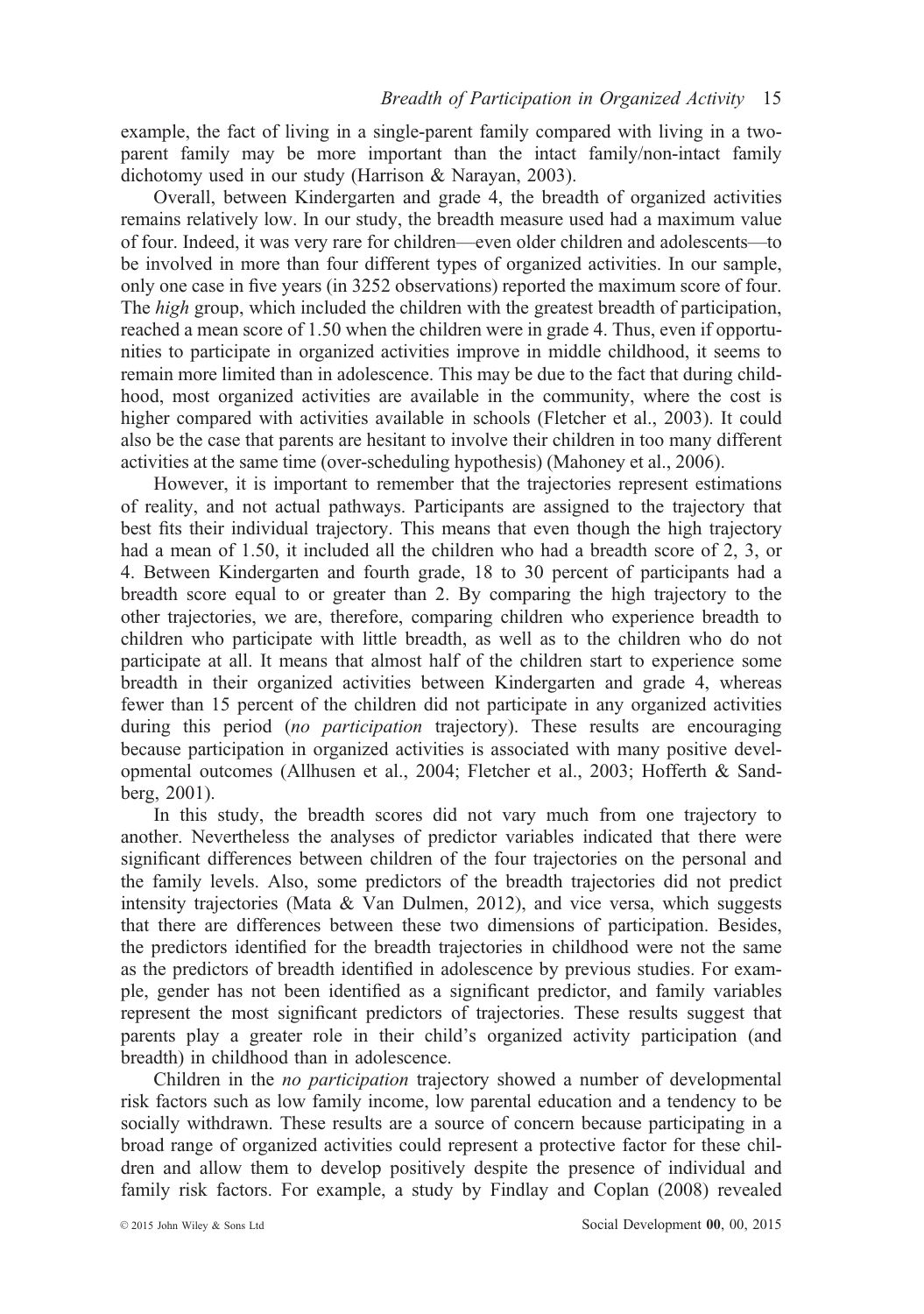that participation in sports was associated with benefits, particularly for shy children. Shy children who participated in sports presented greater self-esteem than shy children who did not participate in sports. Social policies could help address this situation by facilitating access, in financial terms, to organized activities for children from less fortunate families.

## Limitations and Future Research

This study presents some limitations. First, our sample was quite homogeneous socio-demographically. It would be relevant to replicate the results of this study with samples that are more culturally and economically diverse. Second, it is possible that certain activities were not included in the calculation of the breadth score as parents were asked to report activitities that were presently being practiced. It is, therefore, possible that the breadth score was under estimated. In fact, the breadth of activities practiced throughout the year (cumulative breadth) could be distinguished from the breadth of presently practiced activities (simultaneous breadth). Future research could ask parents to report on all organized activities in which their child participated throughout the year in order to obtain a measure of cumulative breadth. All the same, the measure of breadth used in the present study represents a reliable estimate of simultaneous breadth and its evolution over time. Third, the accuracy with which the participants were classified into the four trajectory groups was acceptable but not high. This may stem from the fact that the participants presented very different individual trajectories regarding the breadth of their participation in organized activities. Fourth, the predictors examined in this study were treated as static variables, even though they may have varied over time (especially children's characteristics). Additionally, the child's individual characteristics could change over time as a function of participation in organized activities. Future trajectory modeling studies could examine these same predictors but measure them several times, treating them as dynamic variables in the statistical analyses.

Now that the breadth of participation dimension has been examined in isolation, the next step would be to examine several dimensions simultaneously, including the intensity and duration of participation. Future studies could create profiles based on various dimensions of participation using latent class analysis or model joint trajectories, considering several of these dimensions. Future studies should also model trajectories over a longer time period, including, for example, the preschool period and the transition to adolescence. Other predictors should also be examined, such as parental attitudes toward the child's organized activities, the parents' own current or past involvement in organized activities, and the siblings' involvement in organized activities (Mata & Van Dulmen, 2012). Last, the psychosocial and academic impacts associated with distinct trajectories of breadth of participation in organized activities have never been investigated during childhood.

To conclude, this study found four different trajectories of breadth of participation in organized activities among children between Kindergarten and grade 4. These trajectories included a group of children who participated little or not at all in organized activities, a group whose breadth of participation increased between Kindergarten and grade 4, a group whose breadth of participation decreased during this period, and a group whose breadth of participation was high right from the start. These trajectories show that most children participated in organized activities between Kindergarten and grade 4 and that many children were already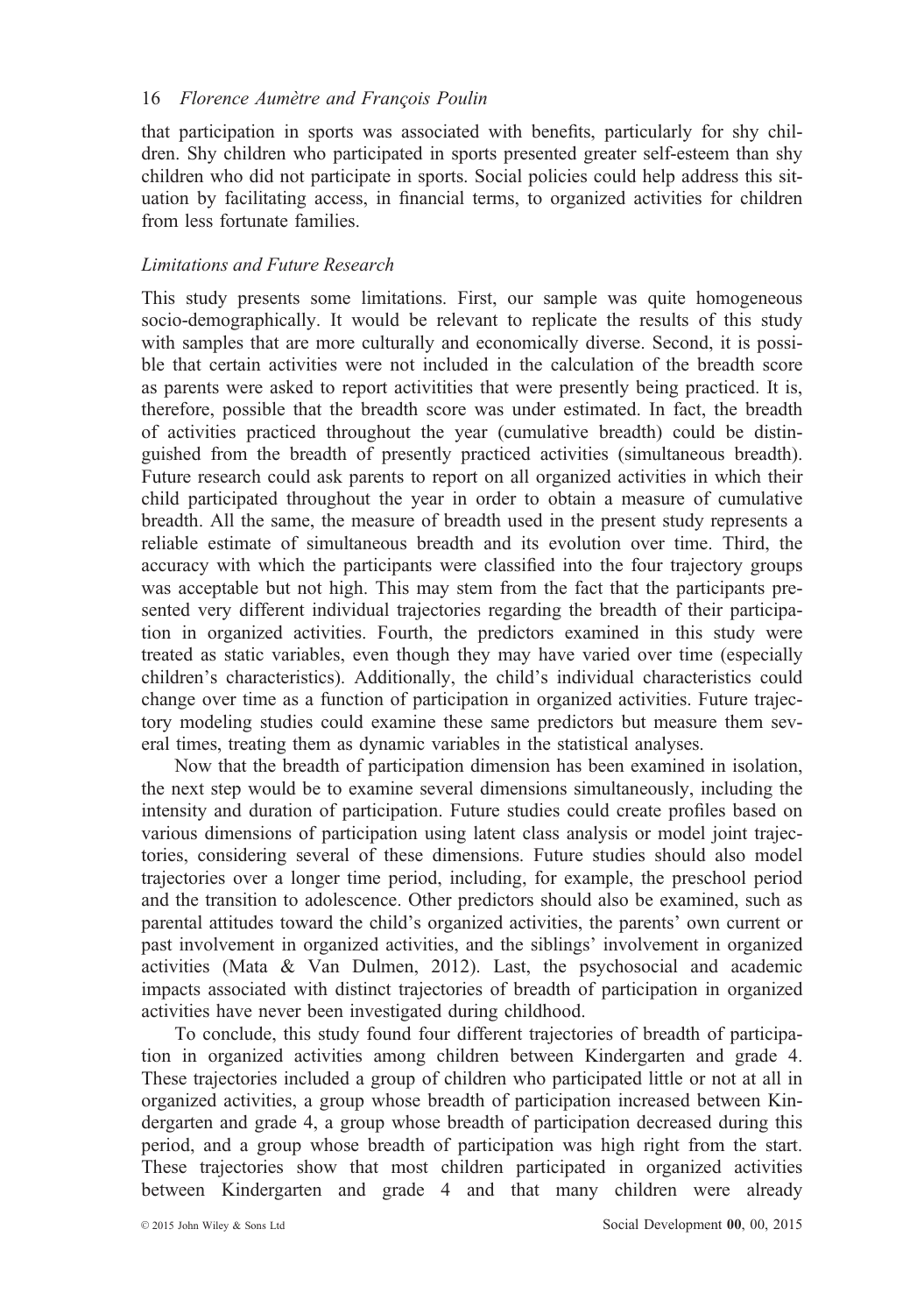participating in a somewhat diverse range of activities. However, children who were socially withdrawn or who came from less well-off families were more likely to belong to the *no participation* group. These results are a source of concern because they suggest that the very children who could benefit the most from participating in organized activities in fact participate the least.

#### **References**

- Achenbach, T. M. (1991). Manual for the child behavior checklist 4-18 and 1991 profile. Department of Psychiatry, University of Vermont, Burlington.
- Allhusen, V., Belsky, J., Booth-LaForce, C., Bradley, R. H., Brownell, C. A., Burchinal, M., et al. (2004). Are child developmental outcomes related to before-and after-school care arrangements? Results from the NICHD Study of Early Child Care. Child Development, 75, 280–295.
- Anderssen, N., & Wold, B. (1992). Parental and peer influences on leisure-time physical activity in young adolescents. Research Quarterly for Exercise and Sport, 63, 341–348. doi: [10.1080/02701367.1992.10608754](info:doi/10.1080/02701367.1992.10608754)
- Baraldi, A. N., & Enders, C. K. (2010). An introduction to modern missing data analyses. Journal of School Psychology, 48, 5–37.
- Bartko, W. T., & Eccles, J. (2003). Adolescent participation in structured and unstructured activities: A person-oriented analysis. Journal of Youth and Adolescence, 32, 233–241. doi: [10.1023/A:1023056425648](info:doi/10.1023/A:1023056425648)
- Bohnert, A., Fredricks, J., & Randall, E. (2010). Capturing unique dimensions of youth organized activity involvement: Theoretical and methodological considerations. Review of Educational Research, 80, 576–610. doi: [10.3102/0034654310364533](info:doi/10.3102/0034654310364533)
- Boyle, M. H., Offord, D. R., Racine, Y., Sanford, M., Szatmari, P., Fleming, J. E., et al. (1993). Evaluation of the diagnostic interview for children and adolescents for use in general population samples. Journal of Abnormal Child Psychology, 21, 663–681. doi: [10.1007/BF00916449](info:doi/10.1007/BF00916449)
- Bronfenbrenner, U. (1979). Contexts of child rearing: Problems and prospects. American Psychologist, 34, 844.
- Denault, A.-S., & Poulin, F. (2009). Intensity and breadth of participation in organized activities during the adolescent years: Multiple associations with youth outcomes. Journal of Youth and Adolescence, 38, 1199–1213. doi: [10.1007/s10964-009-9437-5](info:doi/10.1007/s10964-009-9437-5)
- Dupéré, V., Lacourse, É., Vitaro, F., & Tremblay, R. E. (2007). Méthodes d'analyse du changement fondées sur les trajectoires de développement individuelle: Modèles de régression mixtes paramétriques et non paramétriques[1]. Bulletin de Méthodologie Sociologique, 95, 26–57. doi: [10.1177/075910630709500104](info:doi/10.1177/075910630709500104)
- Eccles, J. S., Barber, B. L., Stone, M., & Hunt, J. (2003). Extracurricular activities and adolescent development. Journal of Social Issues, 59, 865–889. doi: [10.1046/j.0022-](info:doi/10.1046/j.0022-4537.2003.00095.x) [4537.2003.00095.x](info:doi/10.1046/j.0022-4537.2003.00095.x)
- Ehrle, J., & Moore, K. A. (1999). 1997 NSAF benchmarking measures of child and family well-being. Urban Institute.
- Farb, A. F., & Matjasko, J. L. (2012). Recent advances in research on school-based extracurricular activities and adolescent development. Developmental Review, 32, 1–48. doi: [10.1016/j.dr.2011.10.001](info:doi/10.1016/j.dr.2011.10.001)
- Feldman, A. F., & Matjasko, J. L. (2005). The role of school-based extracurricular activities in adolescent development: A comprehensive review and future directions. Review of Educational Research, 75, 159–210. doi: [10.3102/00346543075002159](info:doi/10.3102/00346543075002159)
- Findlay, L. C., & Coplan, R. J. (2008). Come out and play: Shyness in childhood and the benefits of organized sports participation. Canadian Journal of Behavioural Science/Revue canadienne des sciences du comportement, 40, 153–161. doi: [10.1037/0008-400X.40.3.153](info:doi/10.1037/0008-400X.40.3.153)
- Fletcher, A. C., Nickerson, P., & Wright, K. L. (2003). Structured leisure activities in middle childhood: Links to well-being. Journal of Community Psychology, 31, 641–659. doi: [10.1002/jcop.10075](info:doi/10.1002/jcop.10075)
- Fredricks, J. A., & Eccles, J. S. (2006). Extracurricular involvement and adolescent adjustment: Impact of duration, number of activities, and breadth of participation. Applied Developmental Science, 10, 132–146. doi: [10.1207/s1532480xads1003\\_3](info:doi/10.1207/s1532480xads1003_3)